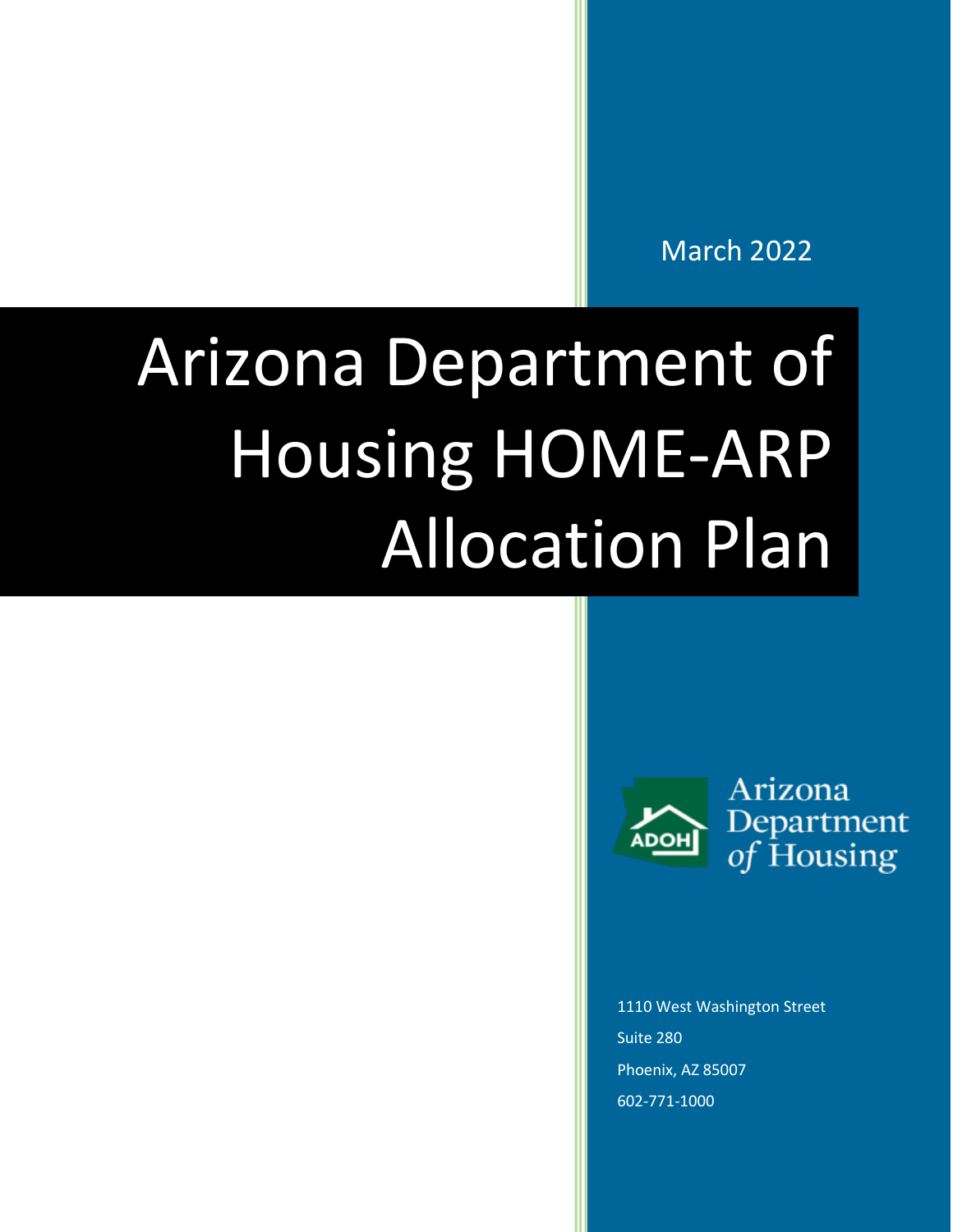

## **TABLE OF CONTENTS**

| Organizations Consulted by Organization Type and Method of Consultation 5                  |
|--------------------------------------------------------------------------------------------|
|                                                                                            |
|                                                                                            |
|                                                                                            |
|                                                                                            |
| Comments and Recommendations Not Accepted and Reasons Why 10                               |
|                                                                                            |
|                                                                                            |
|                                                                                            |
|                                                                                            |
|                                                                                            |
|                                                                                            |
| Fleeing or Attempting to Flee Domestic Violence, Dating Violence, Sexual Assault, Stalking |
|                                                                                            |
|                                                                                            |
| At greatest risk of housing instability - Households with incomes < 30% AMI and            |
| At greatest risk of housing instability - Households with incomes 30-50% AMI that meet     |
|                                                                                            |
|                                                                                            |
|                                                                                            |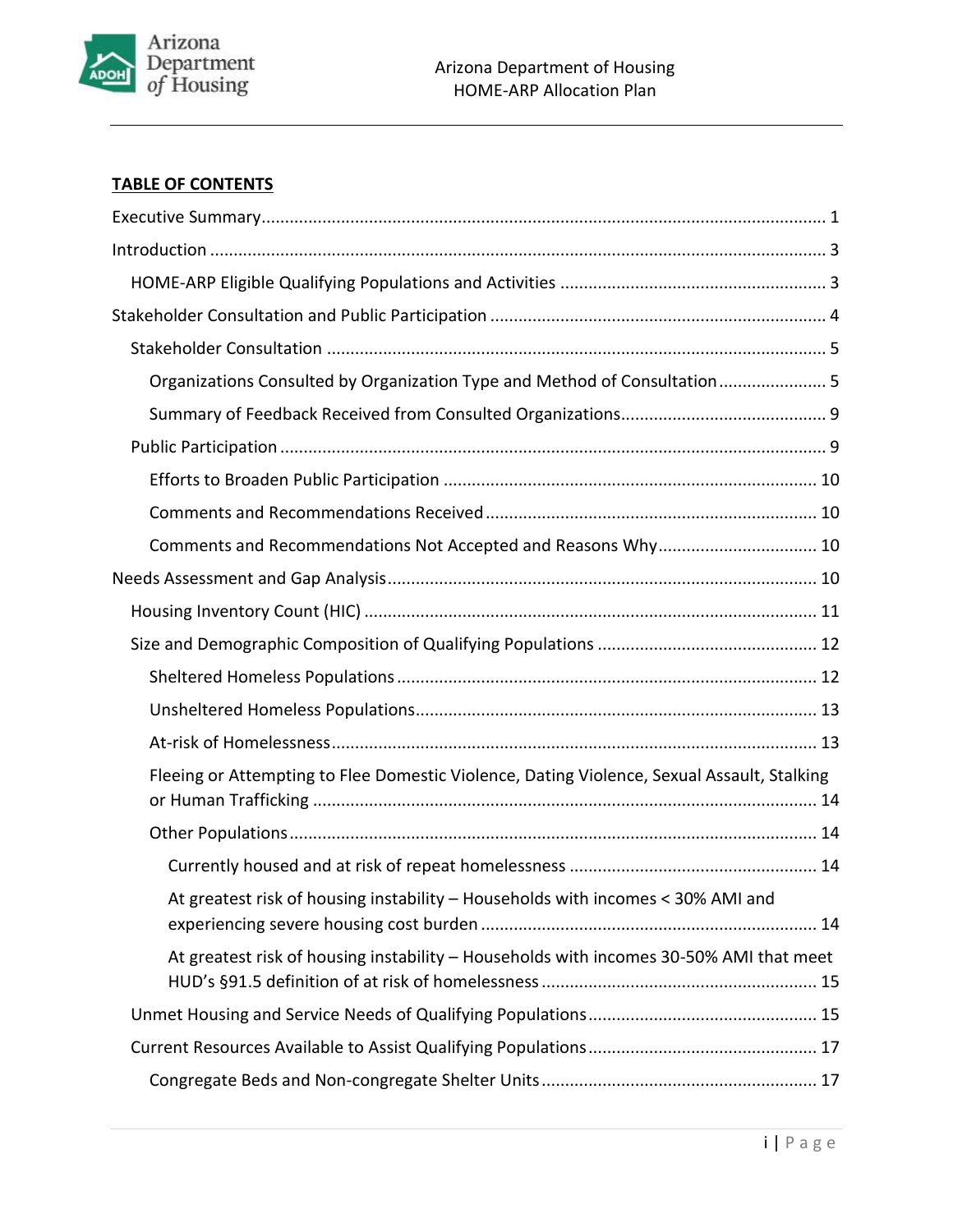

| Affordable and Permanent Supportive Rental Housing Gap Methodology 20               |  |
|-------------------------------------------------------------------------------------|--|
|                                                                                     |  |
| Characteristics of Housing Associated with Increased Risk of Homelessness for Other |  |
|                                                                                     |  |
|                                                                                     |  |
|                                                                                     |  |
|                                                                                     |  |
|                                                                                     |  |
|                                                                                     |  |
|                                                                                     |  |
|                                                                                     |  |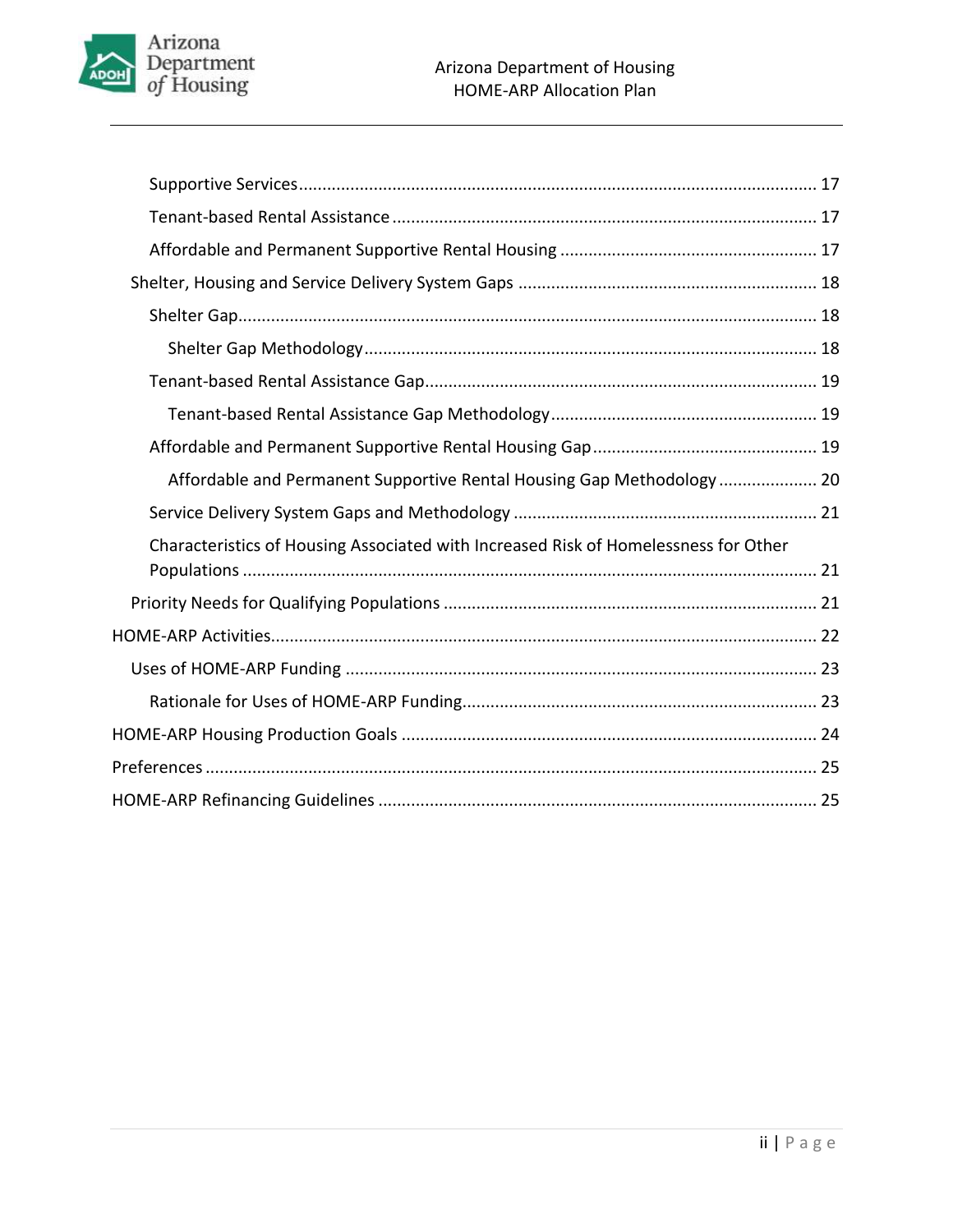

# <span id="page-3-0"></span>Executive Summary

The State of Arizona Department of Housing (ADOH) has been allocated \$21,818,662 of HOME-American Recovery Plan Act (HOME-ARP) funding from the US Department of Housing and Urban Development (HUD). To receive the HOME-ARP allocation, the ADOH must develop a HOME-ARP Allocation Plan that will become part of the State's PY2021 HUD Annual Action Plan by substantial amendment.

To ensure broad input into the HOME-ARP Allocation Plan from stakeholders and the public, the ADOH engaged in consultation with stakeholders and the public, including virtual consultation sessions, direct contact with HUD-required organizations that did not participate in a virtual session, a 15-day public comment period, and a public hearing.

The needs assessment and gap analysis identified the following needs and gaps that may be addressed using HOME-ARP funds:

- In January 2020, 1,061 people in 777 Arizona Balance of State households were residing in emergency shelter or transitional housing, including 150 adult survivors of domestic violence. An additional 1,175 people in 860 households were counted as unsheltered.
- An estimated 1,085 Arizona Balance of State families with income below 30% AMI live in housing that includes more than one family and is overcrowded. An additional 982 families with income between 30% and 50% AMI live in overcrowded conditions with one or more other families.
- An estimated 247 people in the Arizona Balance of State will experience a return to homelessness each year.
- In January 2020, there were 1,108 congregate beds and 2,175 beds in non-congregate shelter units in the Arizona Balance of State. An additional 1,043 non-congregate shelter beds are needed for individuals and 498 additional beds in 166 units are needed for families.
- In the Arizona Balance of State, supportive service availability is inconsistent, with urbanized and higher-density areas having a wider range of services and rural, lowerdensity and/or more isolated areas having limited service availability.
- There are twenty-four public housing authorities (PHAs) located throughout Arizona. PHAs in the Arizona Balance of State collectively administer approximately 3,900 Housing Choice Vouchers.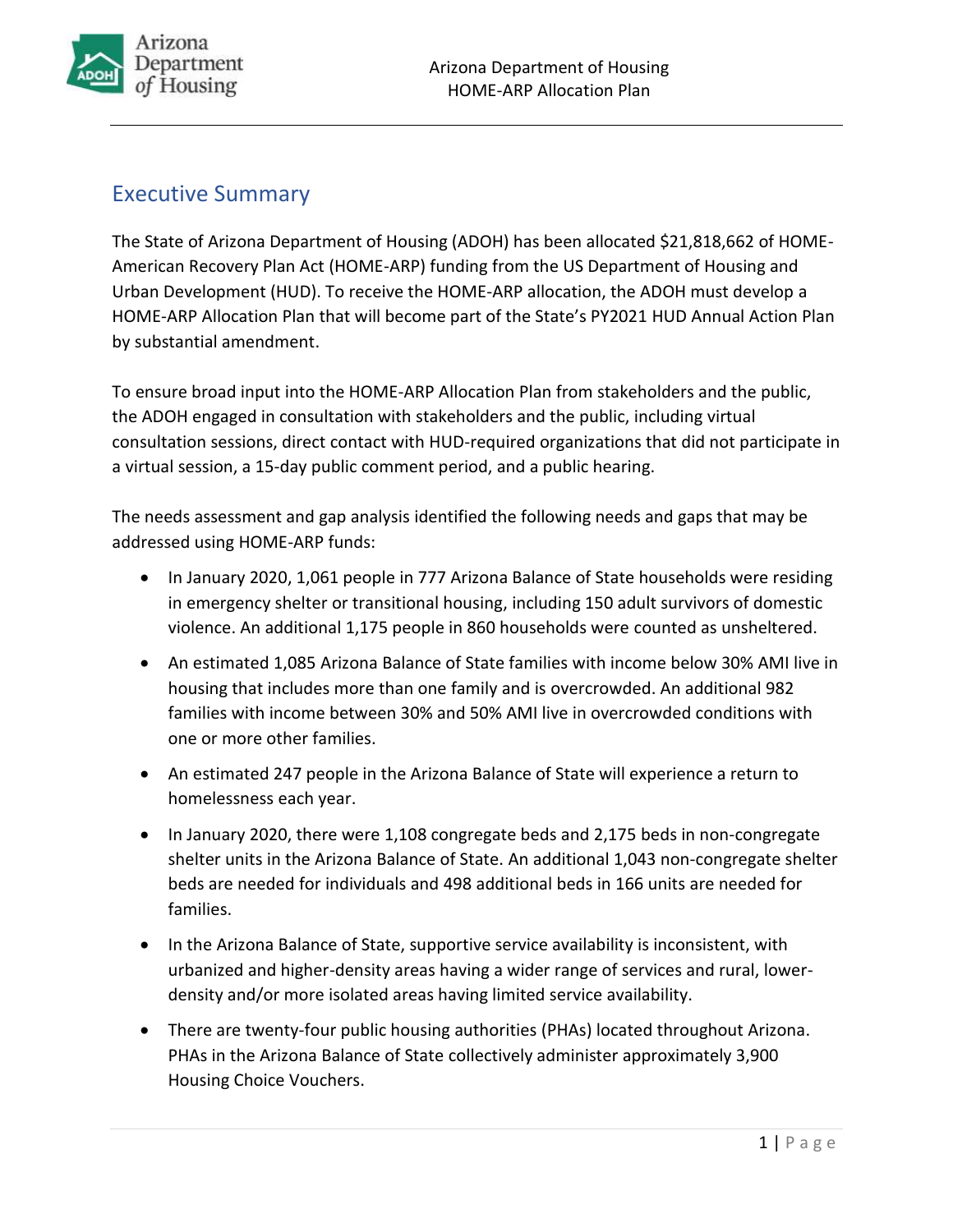

- There are an estimated 13,630 affordable rental housing units in the Arizona Balance of State. 18,691 additional affordable rental units are needed statewide to house renters with income below 30% AMI paying more than 50% of their income for rent and utilities, including 6,211 in the Arizona Balance of State. In addition, there is an estimated statewide gap of 21,889 rental units affordable to renter households with income between 30% and 50% AMI, including 6,684 in the Arizona Balance of State.
- In January 2020, there were 1,206 permanent supportive housing beds, including 536 for Veterans and their families in the Arizona Balance of State. 16,787 additional permanent supportive housing beds are needed statewide, including 4,034 in the Arizona Balance of State.

To address these needs and gaps, the ADOH will utilize HOME-ARP funds for supportive services, non-congregate shelter, rental housing, nonprofit operating and capacity building assistance, and planning and administration.

The ADOH will solicit applications from developers, service providers, and/or subrecipient organizations to administer eligible activities and/or develop shelter and housing. A HOME-ARP Notice of Funds Available (NOFA) will be issued. In addition to soliciting applications through a HOME-ARP NOFA, the ADOH may provide HOME-ARP funding to applicants that previously applied for CDBG-CV emergency shelter and/or transitional housing projects that were not awarded due to insufficient CDBG-CV funding availability.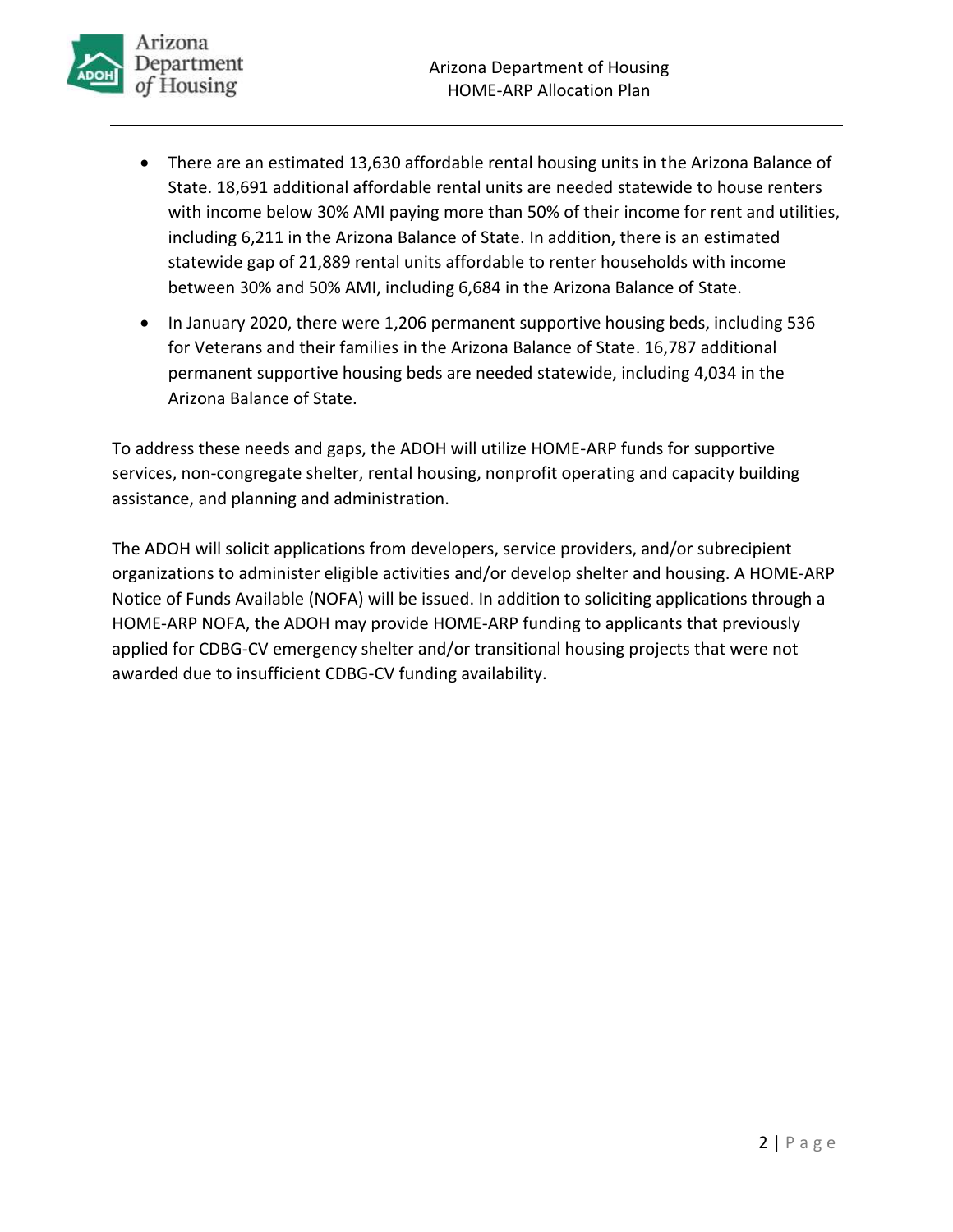

# <span id="page-5-0"></span>**Introduction**

The State of Arizona Department of Housing (ADOH) has been allocated \$21,818,662 of HOME-American Recovery Plan Act (HOME-ARP) funding from the US Department of Housing and Urban Development (HUD). To receive the HOME-ARP allocation, the ADOH must develop a HOME-ARP Allocation Plan that will become part of the State's PY2021 HUD Annual Action Plan by substantial amendment. The HOME-ARP Allocation Plan must include:

- 1. A summary of the consultation process and results of consultation;
- 2. A summary of comments received through the public participation process and a summary of any comments or recommendations not accepted and the reasons why;
- 3. A description of HOME-ARP qualifying populations within the jurisdiction;
- 4. An assessment of unmet needs of each qualifying population;
- 5. An assessment of gaps in housing and shelter inventory, homeless assistance and services, and homelessness prevention service delivery system;
- 6. A summary of the planned use of HOME-ARP funds for eligible activities based on the unmet needs of the qualifying populations;
- 7. An estimate of the number of housing units for qualifying populations the State will produce or preserve with its HOME-ARP allocation;
- 8. A description of any preferences for individuals and families in a particular qualifying population or a segment of a qualifying population.;
- 9. HOME-ARP Refinancing Guidelines; and
- 10. Certifications and SF-424, SF-424B and SF-424D Forms.

## <span id="page-5-1"></span>HOME-ARP Eligible Qualifying Populations and Activities

HUD's CPD Notice 21-10 *Requirements for the Use of Funds in the HOME-American Rescue Plan Program* establishes requirements for funds appropriated under section 3205 of the American Rescue Plan Act of 2021 for the HOME Investment Partnerships Program (HOME) to provide homelessness assistance and supportive services.

The American Rescue Plan Act (ARP) defines qualifying individuals or families, including Veterans, that are:

- 1. Homeless, as defined in section 103(a) of the McKinney-Vento Homeless Assistance Act;
- 2. At risk of homelessness, as defined in section 401 of the McKinney-Vento Homeless Assistance Act;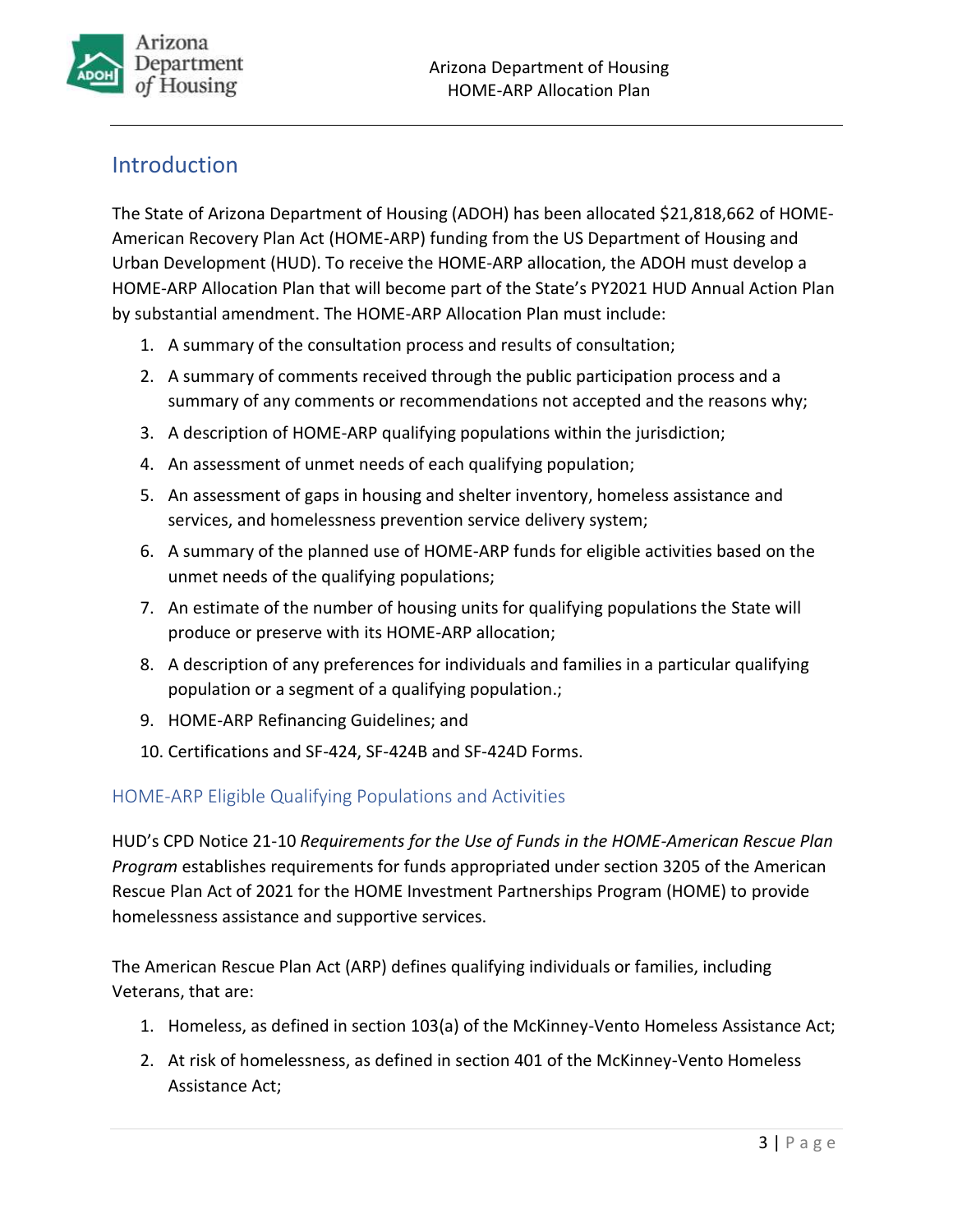

- 3. Fleeing, or attempting to flee domestic violence, dating violence, sexual assault, or stalking (as defined by HUD in 24 CFR 5.2003) or human trafficking (as outlined in the Trafficking Victims Protection Act of 2000 as amended [22 USC 7102]; and
- 4. Part of other populations, where providing supportive services or assistance under section 212(a) of the National Affordable Housing Act 42 USC 12472(a) would:
	- a. Prevent a family's homelessness;
	- b. Serve those with the greatest risk of housing instability.

HOME-ARP funds may be used to benefit qualifying populations through:

- 1. Tenant-based Rental Assistance (TBRA);
- 2. Development and support of affordable housing;
- 3. Provision of supportive services;
- 4. Acquisition and development of non-congregate shelter;
- 5. Nonprofit capacity building and operating assistance; and
- 6. Program planning and administration.

# <span id="page-6-0"></span>Stakeholder Consultation and Public Participation

HUD requires each HOME-ARP Participating Jurisdiction to consult with agencies and service providers whose clientele include the HOME-ARP qualifying populations. Agencies that must, at a minimum, be consulted include the Continuum of Care serving the jurisdiction's geographic area, homeless and domestic violence service providers, veterans' groups, public housing agencies (PHAs), public agencies that address the needs of the qualifying populations, and public or private organizations that address fair housing, civil rights, and the needs of persons with disabilities. States are not required to consult with all Continuums of Care or PHAs in their jurisdiction.

HUD also requires that each Participating Jurisdiction provide opportunities for the public to comment on the proposed Allocation Plan, including the amount of HOME-ARP funds that will be received and the range of activities that the state may undertake.

To ensure broad input into the HOME-ARP Allocation Plan from stakeholders and the public, the ADOH engaged in consultation with stakeholders and the public, including virtual consultation sessions, direct contact with HUD-required organizations that did not participate in a virtual session, a 15-day public comment period, and a public hearing.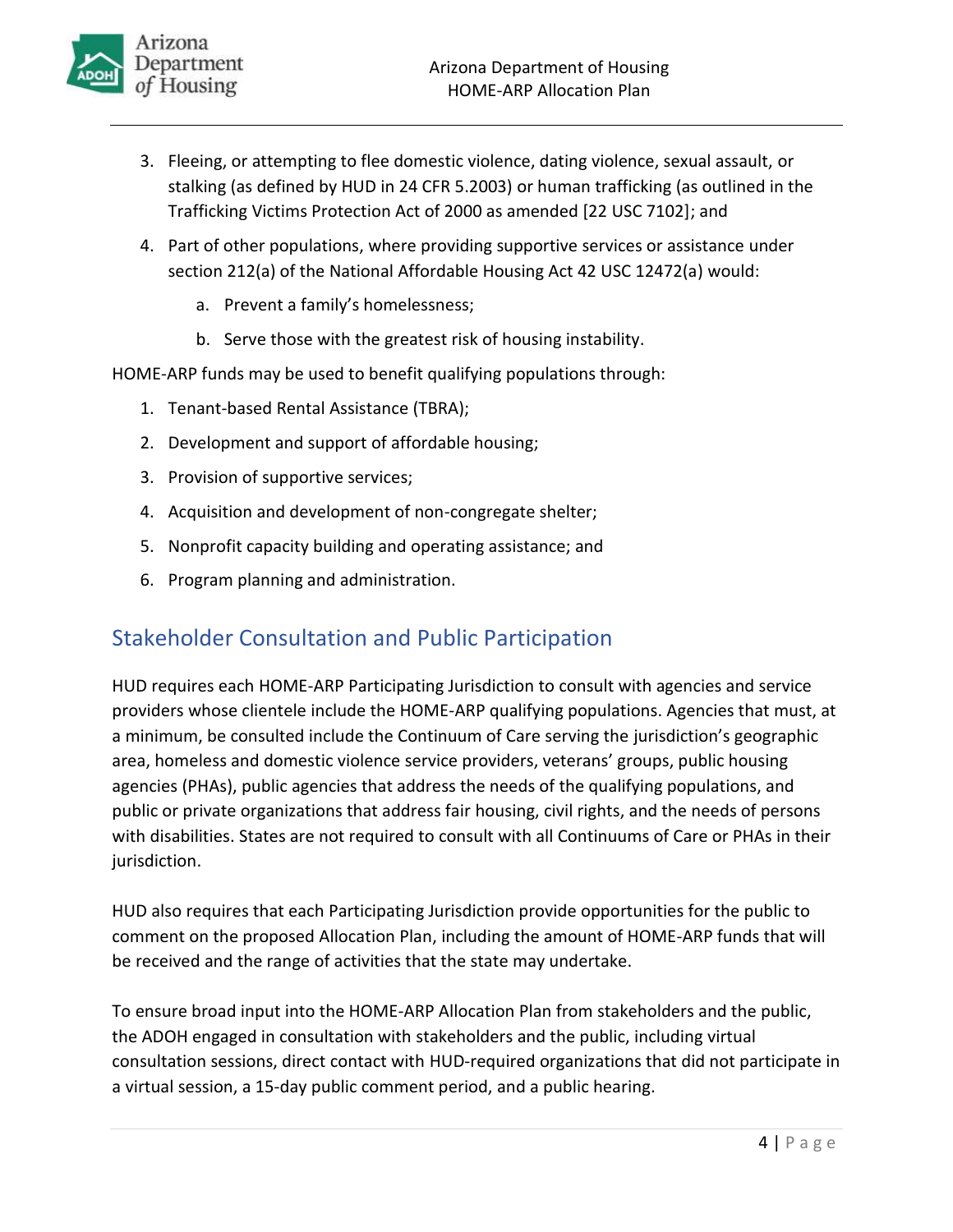

## <span id="page-7-0"></span>Stakeholder Consultation

Virtual consultation sessions began on October 12, 2021 when the ADOH consulted with the Arizona Balance of State Continuum of Care Local Coalitions to End Homelessness (LCEH) at their quarterly meeting. Two open virtual consultation sessions were held on November 18, 2021 and November 19, 2021; these sessions were announced to the agencies and members of the public on the ADOH website and directly through an information bulletin to the ADOH mailing list. Finally, on December 17, 2021 the ADOH consulted with local and state agencies that participated in the Arizona Department of Economic Security Homeless Coordination Office weekly on-line office hours.

All virtual consultation sessions included 1) an overview of the HOME-ARP notice to facilitate understanding of qualifying populations and eligible activities, 2) an opportunity to ask clarifying questions, 3) requests for input into needs and gaps, and priority populations and activities, and 4) an overview of the Allocation Plan timeline and process.

To ensure all HUD-required agency types were consulted, the ADOH identified and directly contacted agencies that did not participate in one of the four consultation sessions. Eighty-five (87) individuals representing sixty-one (61) organizations, departments and divisions, and members of the public participated in virtual consultation sessions and/or phone consultations.

| <b>Organization Consulted</b>                  | <b>Type of Organization</b>                                                                                                                                                             | Method of<br>Consultation |
|------------------------------------------------|-----------------------------------------------------------------------------------------------------------------------------------------------------------------------------------------|---------------------------|
| Achieve, Yuma County                           | Nonprofit, addresses needs of qualifying populations,<br>including people with disabilities                                                                                             | <b>Virtual Session</b>    |
| ADES Division of<br>Developmental Disabilities | Public, addresses needs of qualifying populations<br>including people with disabilities                                                                                                 | <b>Virtual Session</b>    |
| <b>Against Abuse</b>                           | Nonprofit, addresses needs of qualifying populations,<br>domestic violence service provider                                                                                             | <b>Virtual Session</b>    |
| <b>Arizona Housing Coalition</b>               | Nonprofit, advocates to address needs of qualifying<br>populations including DV survivors, veterans' groups,<br>PHAs, fair housing, civil rights, needs of persons with<br>disabilities | <b>Virtual Session</b>    |
| Arizona Housing, Inc.                          | Nonprofit, addresses needs of qualifying populations                                                                                                                                    | <b>Virtual Session</b>    |
| <b>Atlantic Development</b>                    | Private, addresses needs of qualifying populations                                                                                                                                      | <b>Virtual Session</b>    |

## <span id="page-7-1"></span>Organizations Consulted by Organization Type and Method of Consultation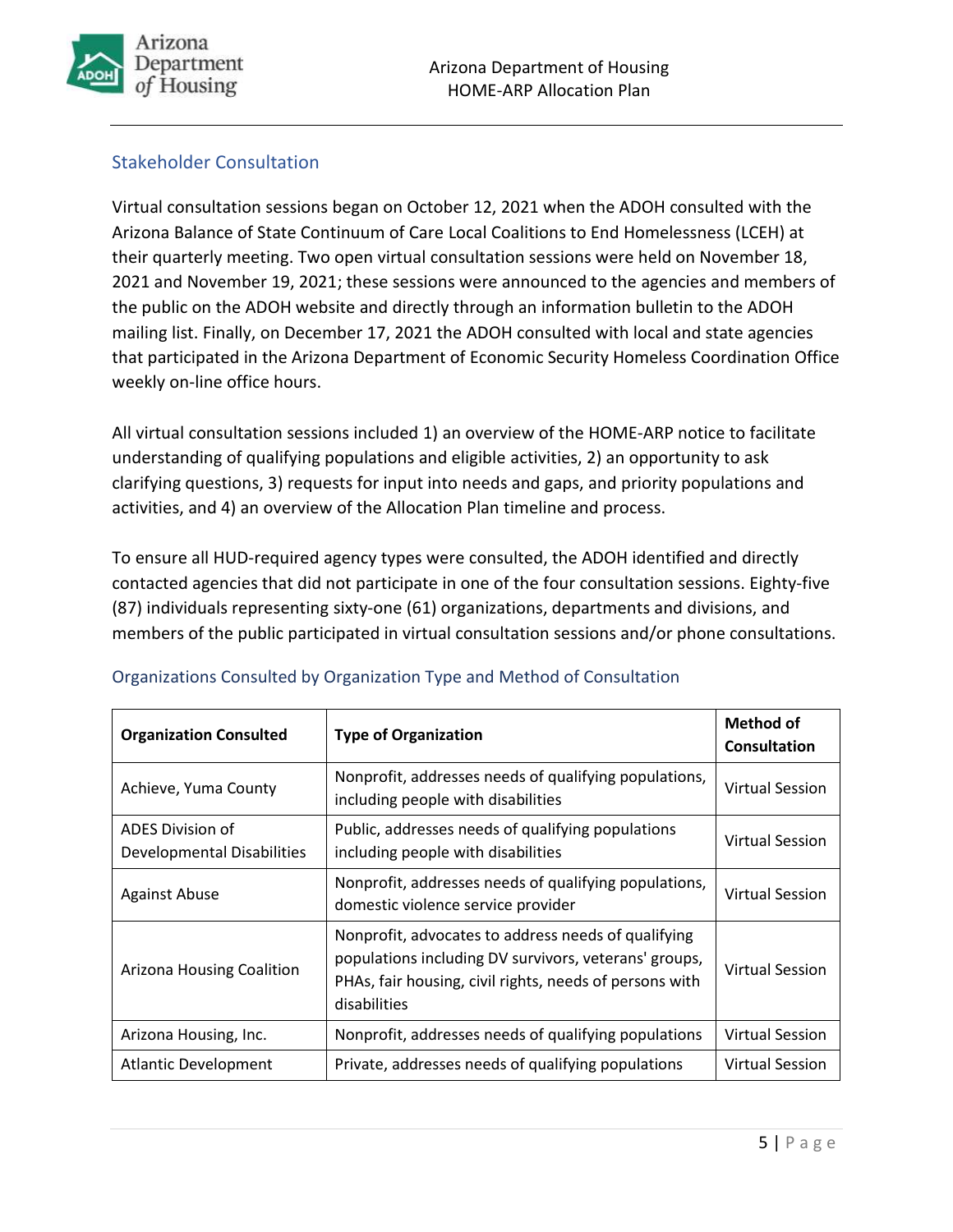

| <b>Organization Consulted</b>                                    | <b>Type of Organization</b>                                                                | <b>Method of</b><br><b>Consultation</b>     |
|------------------------------------------------------------------|--------------------------------------------------------------------------------------------|---------------------------------------------|
| AZ Balance of State<br>Continuum of Care                         | Public, Continuum of Care, addresses needs of<br>qualifying populations                    | Virtual Session,<br>Phone Contact,<br>Email |
| AZ Department of Economic<br>Security - Homeless<br>Coordination | Addresses needs of qualifying populations                                                  | Virtual Session,<br><b>Phone Contact</b>    |
| AZ Complete Health                                               | Nonprofit, addresses needs of qualifying populations<br>including people with disabilities | <b>Virtual Session</b>                      |
| AZ Department of Economic<br>Security - DV Programs              | Public, addresses needs of qualifying populations<br>including DV survivors                | <b>Virtual Session</b>                      |
| AZ Department of Economic<br>Security - Food Programs            | Public, addresses needs of qualifying populations                                          | <b>Virtual Session</b>                      |
| <b>CCS-Pio Decimo Center</b>                                     | Nonprofit, addresses needs of qualifying populations<br>including veterans                 | <b>Virtual Session</b>                      |
| <b>Central AZ Shelter Services</b>                               | Nonprofit, addresses needs of qualifying populations                                       | <b>Virtual Session</b>                      |
| Change Point Integrated<br>Health                                | Nonprofit, addresses needs of qualifying populations                                       | <b>Virtual Session</b>                      |
| Chrysalis                                                        | Nonprofit, addresses needs of qualifying populations                                       | <b>Virtual Session</b>                      |
| Circle the City                                                  | Nonprofit, addresses needs of qualifying populations                                       | <b>Virtual Session</b>                      |
| City of Apache Junction                                          | Public, addresses needs of qualifying populations                                          | <b>Virtual Session</b>                      |
| City of Cottonwood                                               | Public, addresses needs of qualifying populations                                          | <b>Virtual Session</b>                      |
| City of Phoenix                                                  | Public, PHA, addresses needs of qualifying<br>populations                                  | <b>Virtual Session</b>                      |
| City of Yuma                                                     | Addresses needs of qualifying populations                                                  | <b>Virtual Session</b>                      |
| City of Tempe                                                    | Public, PHA, addresses needs of qualifying<br>populations                                  | <b>Virtual Session</b>                      |
| City of Tucson                                                   | Public, Continuum of Care, PHA, addresses needs of<br>qualifying populations               | <b>Phone Contact</b>                        |
| City of Yuma                                                     | Public, PHA, addresses needs of qualifying<br>populations                                  | <b>Virtual Session</b>                      |
| <b>Community Action Human</b><br>Resources                       | Nonprofit, addresses needs of qualifying populations                                       | <b>Virtual Session</b>                      |
| <b>Community Bridges</b>                                         | Nonprofit, addresses needs of qualifying populations<br>including people with disabilities | <b>Virtual Session</b>                      |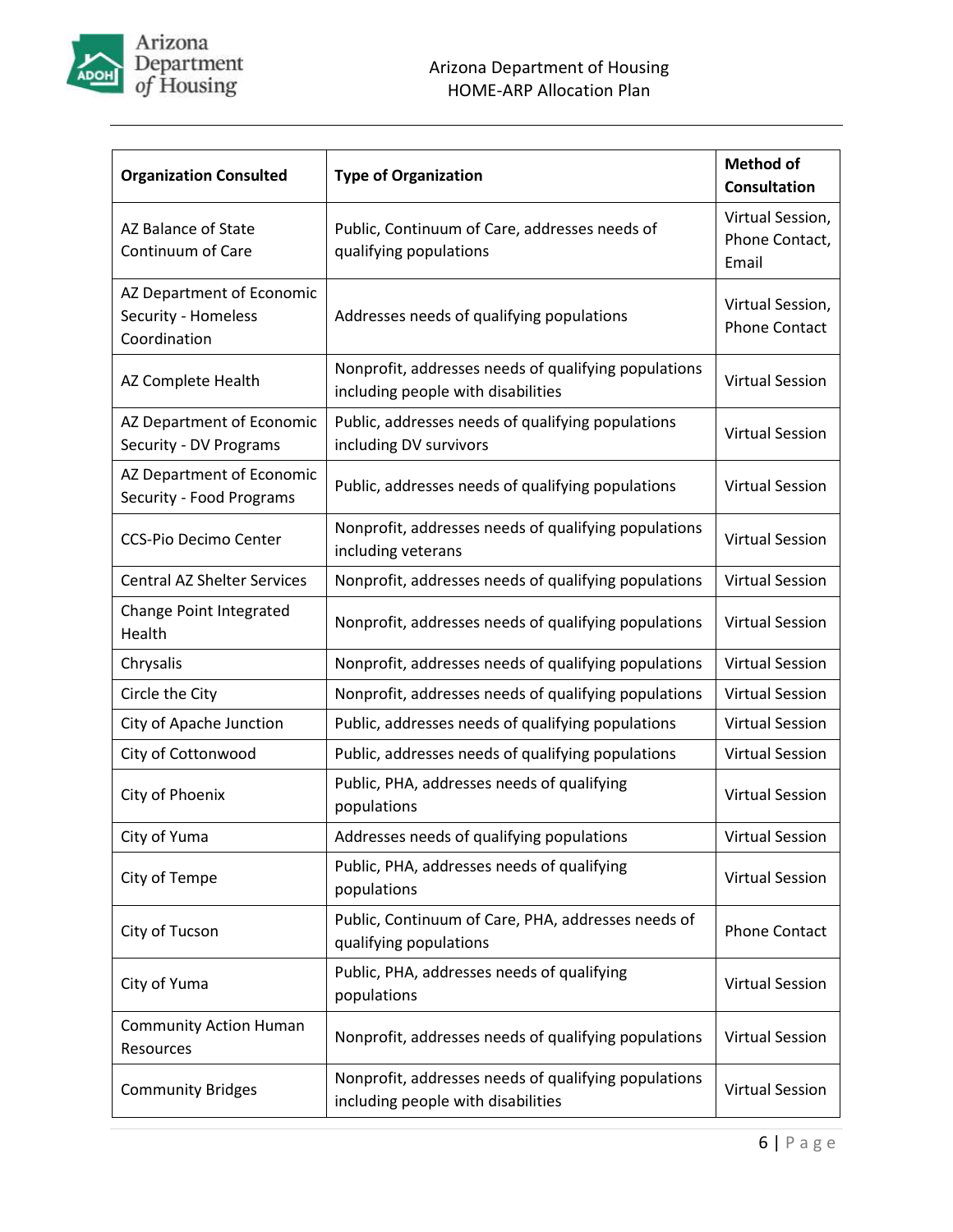

| <b>Organization Consulted</b>                           | <b>Type of Organization</b>                                                                | <b>Method of</b><br><b>Consultation</b>  |
|---------------------------------------------------------|--------------------------------------------------------------------------------------------|------------------------------------------|
| Copa Health                                             | Nonprofit, addresses needs of qualifying populations                                       | <b>Virtual Session</b>                   |
| cox.net address                                         | Unknown                                                                                    | <b>Virtual Session</b>                   |
| cox.net address                                         | Unknown                                                                                    | <b>Virtual Session</b>                   |
| DES/HRP                                                 | Public, addresses needs of qualifying populations                                          | <b>Virtual Session</b>                   |
| <b>Flagstaff Shelter Services</b>                       | Nonprofit, addresses needs of qualifying populations                                       | <b>Virtual Session</b>                   |
| Gila County                                             | Public, PHA, addresses needs of qualifying<br>populations                                  | Virtual Session,<br><b>Phone Contact</b> |
| Housing Solutions of<br>Northern Arizona                | Nonprofit, addresses needs of qualifying populations<br>including DV survivors             | <b>Virtual Session</b>                   |
| Lifewell                                                | Nonprofit, addresses needs of qualifying populations                                       | <b>Virtual Session</b>                   |
| Maggie's Place                                          | Nonprofit, addresses needs of qualifying populations                                       | <b>Virtual Session</b>                   |
| Maricopa Association of<br>Governments                  | Public, Continuum of Care, addresses needs of<br>qualifying populations                    | <b>Virtual Session</b>                   |
| Mercy Care AZ                                           | Nonprofit, addresses needs of qualifying populations<br>including people with disabilities | <b>Virtual Session</b>                   |
| <b>Mohave County</b>                                    | Public, PHA, addresses needs of qualifying<br>populations                                  | <b>Virtual Session</b>                   |
| <b>Native American</b><br>Connections                   | Nonprofit, addresses needs of qualifying populations                                       | <b>Virtual Session</b>                   |
| <b>Old Concho Community</b><br><b>Assistance Center</b> | Nonprofit, addresses needs of qualifying populations                                       | <b>Virtual Session</b>                   |
| Old Pueblo Community<br>Services                        | Nonprofit, addresses needs of qualifying populations                                       | <b>Virtual Session</b>                   |
| palindromecreates.com                                   | Addresses needs of qualifying populations                                                  | <b>Virtual Session</b>                   |
| Phone in participant                                    | Unknown                                                                                    | <b>Virtual Session</b>                   |
| Phone in participant                                    | Unknown                                                                                    | <b>Virtual Session</b>                   |
| Phone in participant                                    | Unknown                                                                                    | <b>Virtual Session</b>                   |
| <b>Pinal County</b>                                     | Public, PHA, addresses needs of qualifying<br>populations                                  | <b>Virtual Session</b>                   |
| <b>Prescott AZ Shelter Services</b>                     | Nonprofit, addresses needs of qualifying populations                                       | <b>Virtual Session</b>                   |
| Primavera Foundation                                    | Nonprofit, addresses needs of qualifying populations<br>including veterans                 | <b>Virtual Session</b>                   |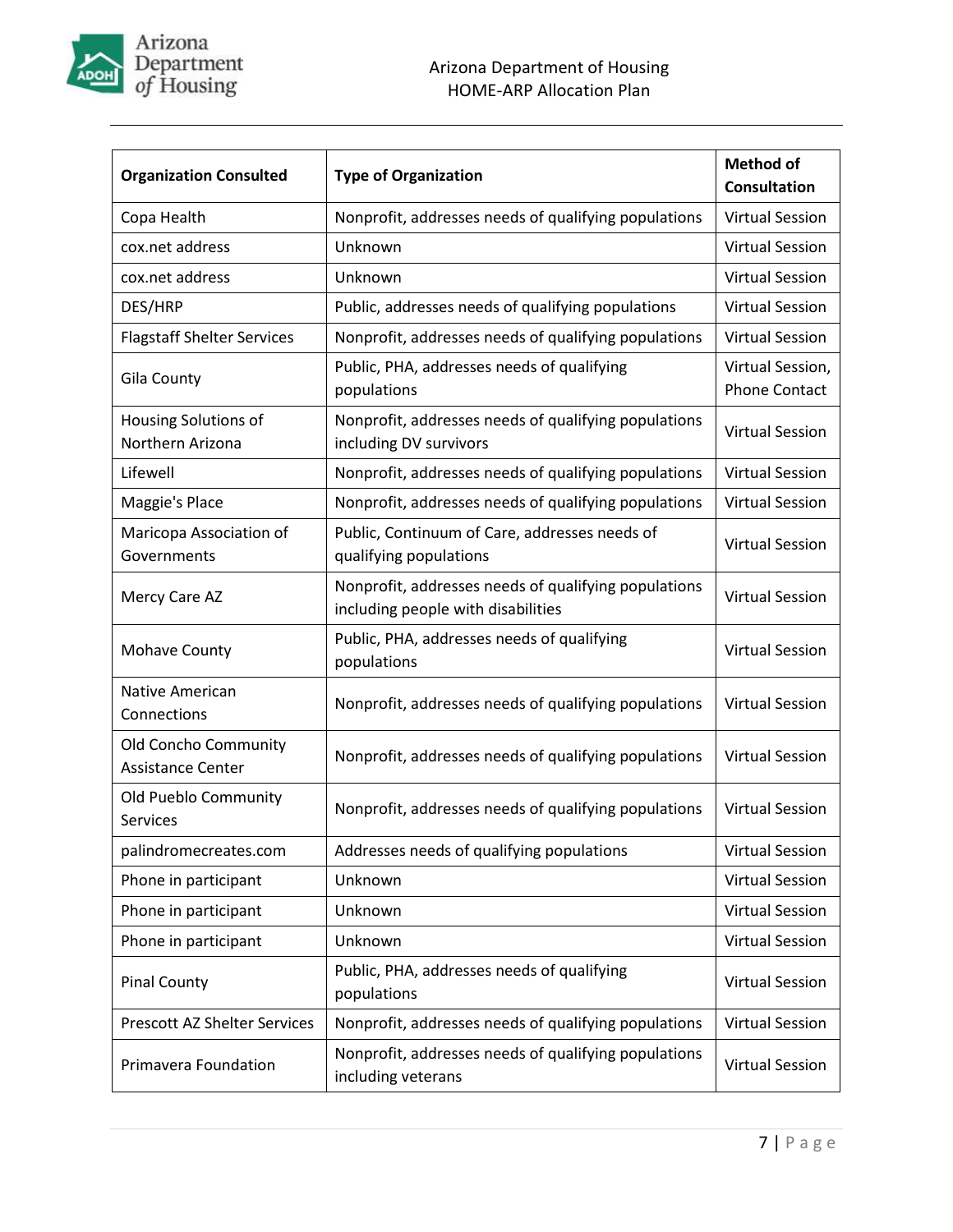

| <b>Organization Consulted</b>                     | <b>Type of Organization</b>                          | <b>Method of</b><br><b>Consultation</b> |
|---------------------------------------------------|------------------------------------------------------|-----------------------------------------|
| <b>Regional Center for Border</b><br>Health       | Nonprofit, addresses needs of qualifying populations | <b>Virtual Session</b>                  |
| Salvation Army                                    | Nonprofit, addresses needs of qualifying populations | <b>Virtual Session</b>                  |
| Society of St Vincent de<br>Paul                  | Nonprofit, addresses needs of qualifying populations | <b>Virtual Session</b>                  |
| Sojourner Center                                  | Nonprofit, addresses needs of qualifying populations | <b>Virtual Session</b>                  |
| SouthEastern Arizona<br>Governments Organizations | Public, addresses needs of qualifying populations    | <b>Virtual Session</b>                  |
| Southwest Fair Housing<br>Council                 | Nonprofit, fair housing, civil rights organizations  | <b>Phone Contact</b>                    |
| Southwest Nonprofit<br><b>Housing Corporation</b> | Nonprofit, addresses needs of qualifying populations | <b>Virtual Session</b>                  |
| <b>Tempe Community Action</b>                     | Nonprofit, addresses needs of qualifying populations | <b>Virtual Session</b>                  |
| The Bob and Renee Parsons<br>Foundation           | Nonprofit, addresses needs of qualifying populations | <b>Virtual Session</b>                  |
| The Commonwealth<br>Companies                     | Private, addresses needs of qualifying populations   | <b>Virtual Session</b>                  |
| <b>Thomas Development</b>                         | Private, addresses needs of qualifying populations   | <b>Virtual Session</b>                  |
| United Methodist Outreach<br>Ministries           | Nonprofit, addresses needs of qualifying populations | <b>Virtual Session</b>                  |
| United Way, Yavapai<br>County                     | Nonprofit, addresses needs of qualifying populations | <b>Virtual Session</b>                  |
| Vitalyst Health                                   | Nonprofit, addresses needs of qualifying populations | <b>Virtual Session</b>                  |
| Westcare                                          | Nonprofit, addresses needs of qualifying populations | <b>Virtual Session</b>                  |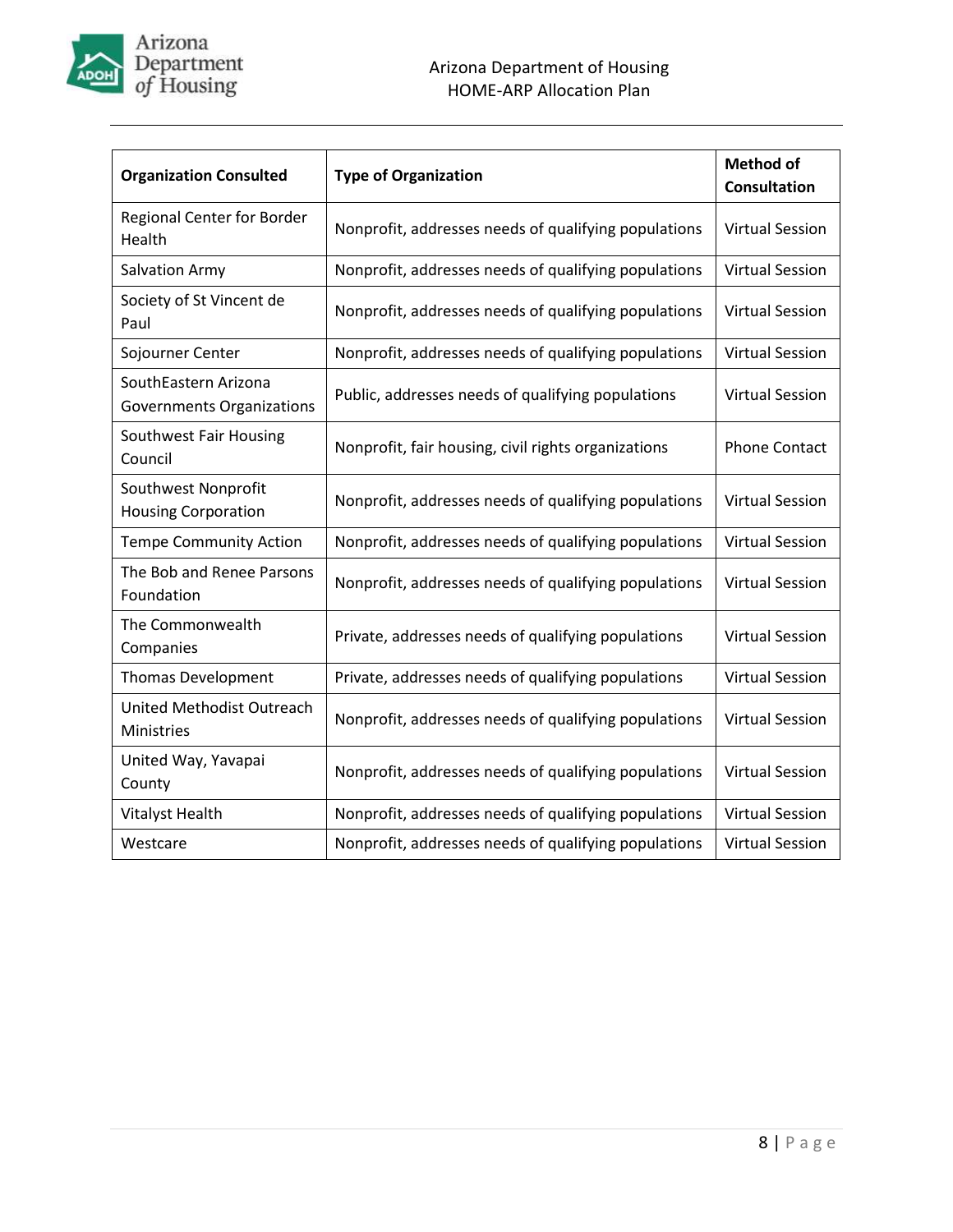

## <span id="page-11-0"></span>Summary of Feedback Received from Consulted Organizations

Consultation revealed strong support for:

- 1. Capital investments in non-congregate shelter and rental housing, including permanent supportive housing for people with disabilities;
- 2. Supportive services of all kinds, with specific emphasis on:
	- a. Mental health;
	- b. Navigation;
	- c. Diversion;
	- d. Life skills; and
	- e. Vehicle repairs.
- 3. Operating support for rental housing units developed with HOME-ARP funds; and
- 4. Funding for nonprofit operating and capacity-building.

Stakeholders discussed that while there was a need for non-congregate shelter, without operating support it would be difficult to ensure the shelter(s) would remain operable for the required period of time, particularly in rural areas where fewer operating funds might be available. Multiple participants encouraged investment in under-served and rural areas, while other stakeholders encouraged investment in their Maricopa County and Pima County service areas including shelter in Maricopa County, and tenant-based rental assistance in Pima County. Participants encouraged services to be available both on-site and at appropriate locations, with consideration for school-based services to meet the needs of homeless and at-risk families and youth.

Considering priority populations, the increasing number of elderly people experiencing and at risk of homelessness was frequently mentioned. Additional frequently-cited qualifying populations and subpopulations included people with disabilities, domestic violence survivors, people with serious mental illness, people with substance use disorders, unaccompanied youth, and families.

## <span id="page-11-1"></span>Public Participation

To provide opportunities for public participation, the ADOH distributed an information bulletin to all individuals on its email list notifying them of the opportunity to participate in one of two virtual consultation sessions held in November 2021. In addition, the ADOH provided a 15-day public comment period beginning January 26, 2022 and ending February 9, 2022 and conducted a public hearing on January 26, 2022.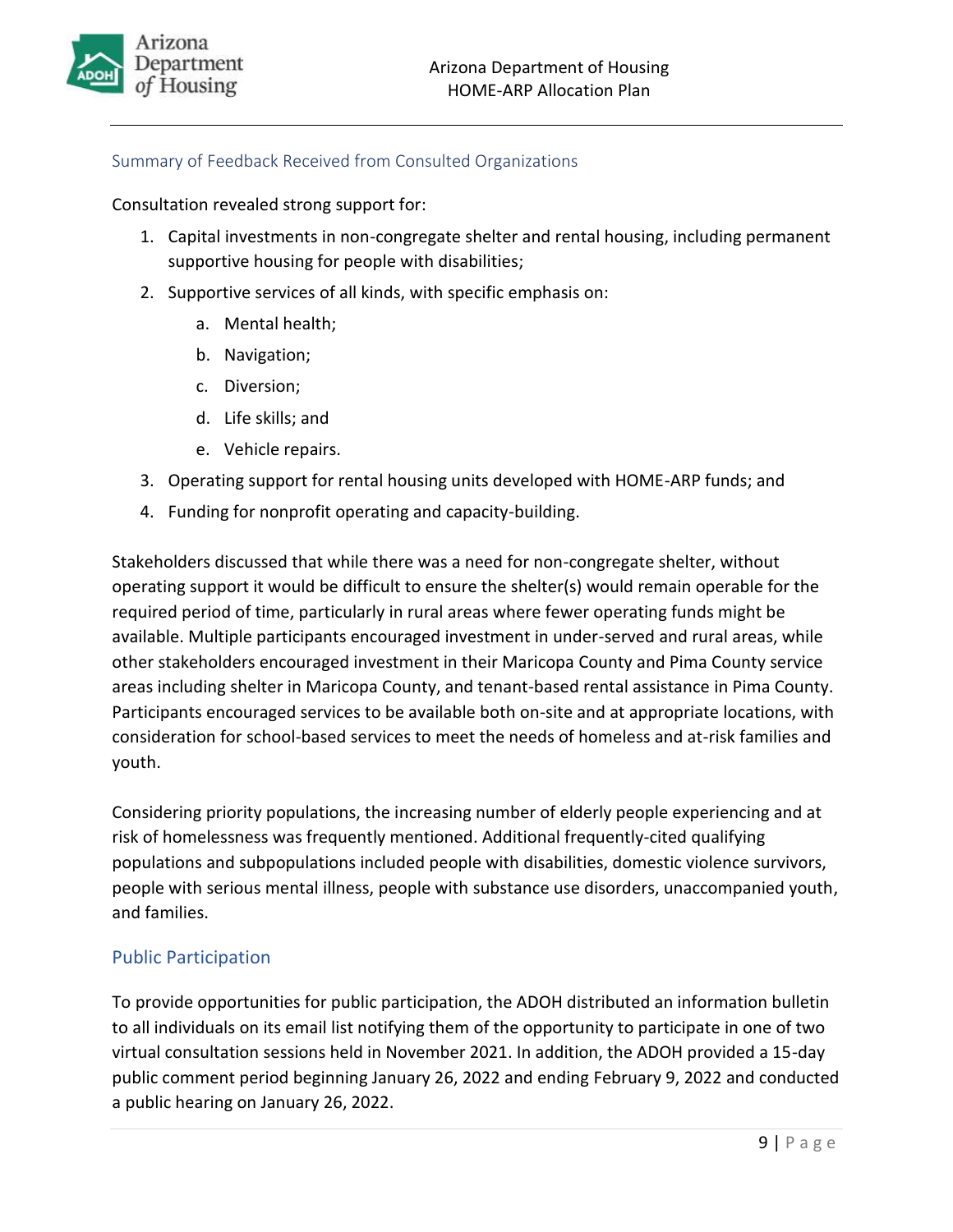

A combined notice of public comment period and public hearing were published across the state in newspapers of general circulation. In addition, the public notice was posted on the ADOH website and an information bulletin notifying stakeholders and the public was distributed to the ADOH mailing list.

### <span id="page-12-0"></span>Efforts to Broaden Public Participation

To broaden public participation, members of the public who are on the ADOH email list were invited via email and by information bulletin to attend the consultation sessions held in the formulation of the Allocation Plan. This effort was in addition to public notices placed in newspapers.

#### <span id="page-12-1"></span>Comments and Recommendations Received

No comments were received during the public comment period or at the public hearing.

<span id="page-12-2"></span>Comments and Recommendations Not Accepted and Reasons Why

<span id="page-12-3"></span>No comments were received during the public comment period or at the public hearing.

# Needs Assessment and Gap Analysis

The needs assessment and gap analysis must evaluate the 1) size and demographic composition of HOME-ARP qualifying populations, and 2) unmet needs of HOME-ARP qualifying populations. In addition, the needs assessment and gap analysis must identify any gaps within its current shelter and housing inventory, and service delivery system. This needs assessment and gap analysis focuses on:

- 1. Sheltered and unsheltered homeless populations;
- 2. Currently housed populations at risk of homelessness;
- 3. Other families requiring services or housing to prevent homelessness; and
- 4. Those at greatest risk of housing instability or unstable housing situations.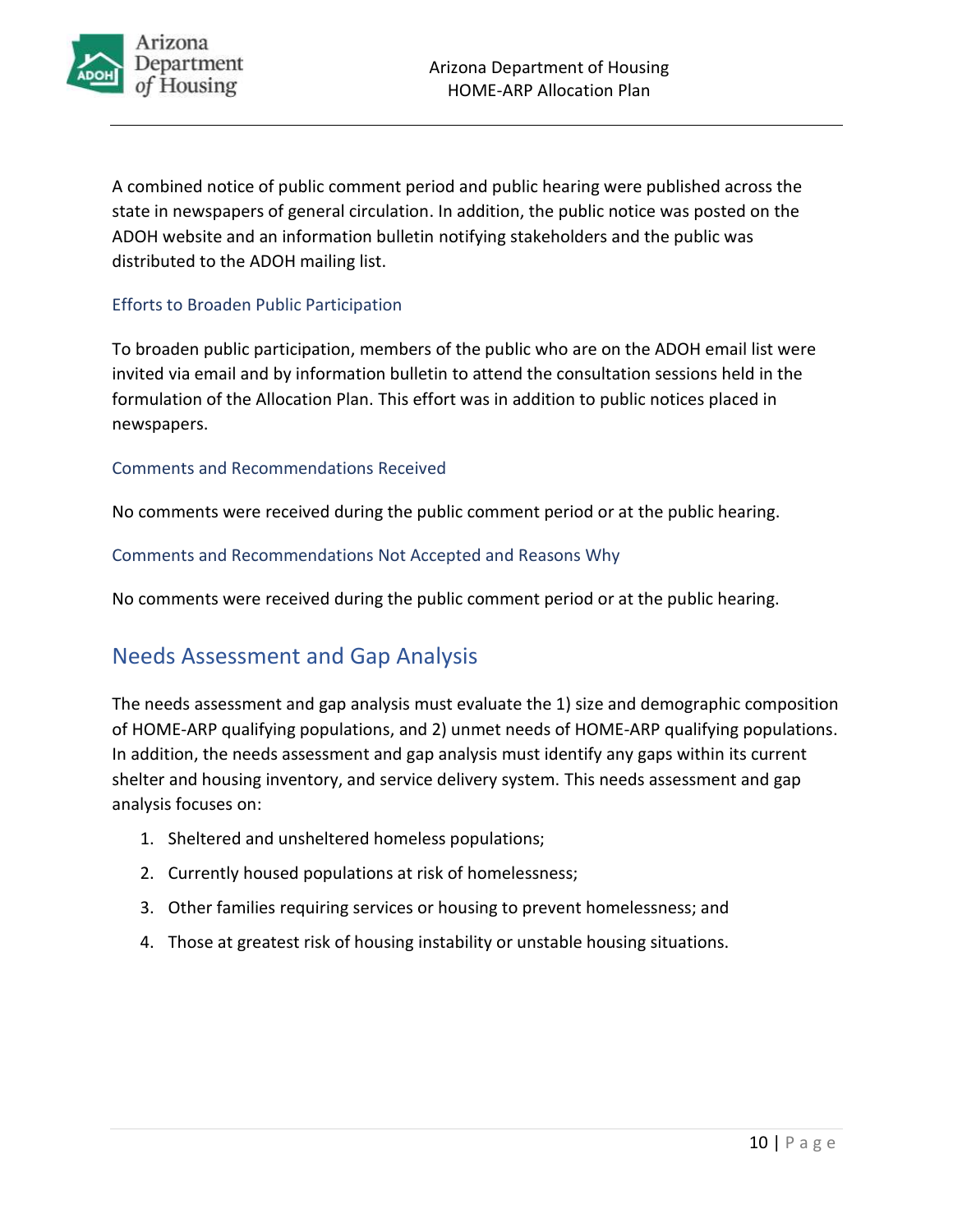

## <span id="page-13-0"></span>Housing Inventory Count (HIC)

The annual Housing Inventory Count (HIC) provides useful context regarding the number and type of beds and units that are available for individuals and families experiencing homelessness on any given night. The following tables summarize beds and units available as of January 2020 in the Arizona Balance of State (outside Maricopa and Pima counties) by bed type.

- 1. Emergency housing beds include emergency shelter and transitional housing; emergency shelter generally allows for short-term or nightly stays, while transitional housing generally allows for a stay up to 24 months. Both types of emergency housing may include supportive services designed to facilitate movement to independent living.
- 2. Rapid rehousing provides security and utility deposits and/or monthly rental and utility assistance for rental units that rent for less than the fair market rent. Assistance is generally provided for the shortest period of time necessary for a household to gain stable housing and can range from 3 to 24 months. Permanent supportive housing provides for an unlimited lease term; residents receive services necessary to promote continued housing stability.

| Emergency Housing Beds Available January 2020 Arizona Balance of State |                          |                       |                               |                               |                                         |          |                                |          |
|------------------------------------------------------------------------|--------------------------|-----------------------|-------------------------------|-------------------------------|-----------------------------------------|----------|--------------------------------|----------|
|                                                                        | <b>Current Inventory</b> |                       |                               |                               |                                         |          | <b>Beds for Subpopulations</b> |          |
|                                                                        | Family<br>Units          | Family<br><b>Beds</b> | Adult-<br>Only<br><b>Beds</b> | Child-<br>Only<br><b>Beds</b> | <b>Total Year-</b><br><b>Round Beds</b> | Chronic  | Veterans                       | Youth    |
| Emergency<br>Shelter                                                   | 66                       | 358                   | 513                           | 5                             | 876                                     | 0        | 5                              | 5        |
| Transitional<br>Housing                                                | 36                       | 111                   | 121                           | 0                             | 232                                     | $\Omega$ | 76                             | $\Omega$ |
| <b>Total Emergency</b><br><b>Housing Beds</b>                          | 102                      | 469                   | 634                           | 5                             | 1,108                                   | $\Omega$ | 81                             | 5        |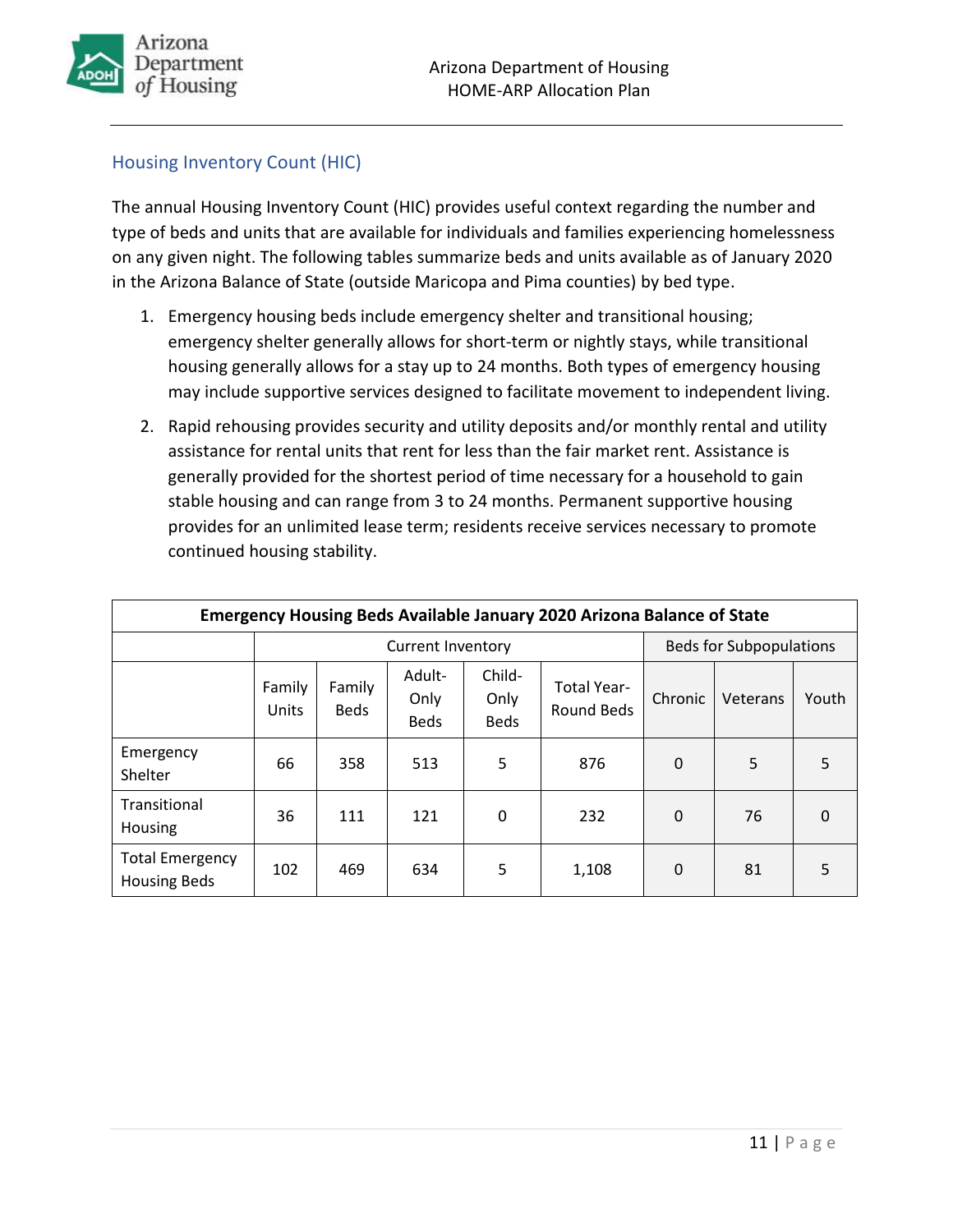

| Rapid Rehousing and Permanent Supportive Housing Available January 2020 Arizona Balance<br>of State |                                                                                                                                                |     |       |              |         |          |       |                |
|-----------------------------------------------------------------------------------------------------|------------------------------------------------------------------------------------------------------------------------------------------------|-----|-------|--------------|---------|----------|-------|----------------|
|                                                                                                     | <b>Beds for Subpopulations</b><br><b>Current Inventory</b>                                                                                     |     |       |              |         |          |       |                |
|                                                                                                     | Child-<br>Adult-<br>Family<br>Family<br><b>Total Year-</b><br>Only<br>Only<br>Round Beds<br><b>Beds</b><br>Units<br><b>Beds</b><br><b>Beds</b> |     |       |              | Chronic | Veterans | Youth |                |
| Rapid Rehousing                                                                                     | 129                                                                                                                                            | 475 | 365   | 0            | 969     | $\Omega$ | 141   | $\overline{2}$ |
| Permanent<br>Supportive<br><b>Housing</b>                                                           | 119                                                                                                                                            | 424 | 663   | $\mathbf{0}$ | 1,206   | 528      | 536   | $\Omega$       |
| <b>Total Year-Round</b><br><b>Beds</b>                                                              | 248                                                                                                                                            | 899 | 1,028 | 0            | 2,175   | 528      | 677   | $\overline{2}$ |

## <span id="page-14-0"></span>Size and Demographic Composition of Qualifying Populations

Due to the coronavirus pandemic, there was no street count conducted in 2021 to identify unsheltered homeless populations. The January 2020 point-in-time (PIT) count of both sheltered and unsheltered homelessness is used for this analysis.

## <span id="page-14-1"></span>Sheltered Homeless Populations

The 2020 sheltered point-in-time count identified 1,061 people in 777 households experiencing sheltered homelessness on January 22, 2020. People are considered sheltered when they are residing in emergency shelter or transitional housing, but not when they are receiving rapid rehousing assistance or residing in permanent supportive housing. Among individuals experiencing *sheltered* homelessness:

- 69.9% (742) were over the age of 24; 5.4% (57) were age 18 to 24; and 24.71% (262) were under age 18.
- 48.9% (519) identified as male, 51.0% (541) identified as female, 0.1% (1) identified as transgender, and 0.0% (0) identified as gender non-conforming;
- 76.5% (812) identified as non-Hispanic and 23.5% (249) identified as Hispanic;
- 56.7% (602) identified as White, 21.1% (224) identified as Native American, 14.1% (150) identified as multiple races, 5.7% (61) identified as Black or African American, 1.9% (20) identified as Asian, and 0.4% (4) identified as Native Hawaiian or Other Pacific Islander;
- 9.4% (100) met the definition of experiencing chronic homelessness;
- 13.0% (138) were adults with a serious mental illness;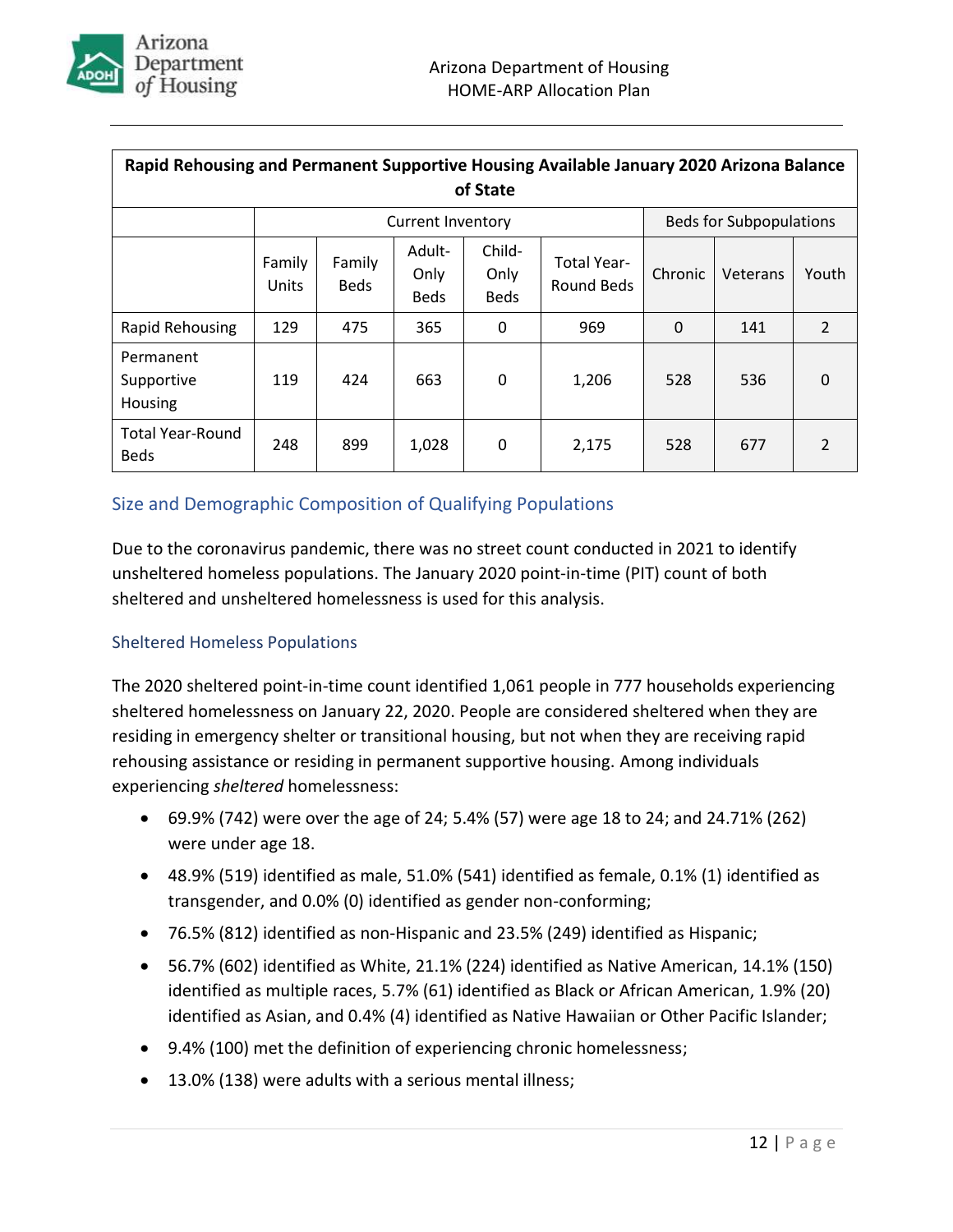- 10.2% (108) were adults with a substance use disorder;
- 1.3% (14) were an adult with HIV/AIDS;
- 19.0% (202) were adult survivors of domestic violence; and
- 9.8% (104) were Veterans.

## <span id="page-15-0"></span>Unsheltered Homeless Populations

The 2020 point-in-time unsheltered count identified 1,175 people in 860 households experiencing unsheltered homelessness on January 22, 2020. Among individuals experiencing *unsheltered* homelessness in 2020:

- 84.2% (989) were over the age of 24; 10.6% (124) were age 18 to 24; and 5.3% (62) were under age 18.
- 64.8% (761) identified as male, 33.6% (395) identified as female, 0.9% (10) identified as transgender, and 0.8% (9) identified as gender non-conforming;
- 87.7% (1,031) identified as non-Hispanic and 12.3% (144) identified as Hispanic;
- 73.0% (858) identified as White, 11.9% (140) identified as Native American, 8.7% (102) identified as multiple races, 6.0% (71) identified as Black or African American, 0.2% (2) identified as Asian, and 0.2% (2) identified as Native Hawaiian or Other Pacific Islander;
- 46.9% (551) met the definition of experiencing chronic homelessness;
- 16.2% (190) were adults with a serious mental illness;
- 26.5% (419) were adults with a substance use disorder;
- 0.4% (19) were an adult with HIV/AIDS;
- 10.6% (125) were adult survivors of domestic violence; and
- 11.7% (138) were Veterans.

## <span id="page-15-1"></span>At-risk of Homelessness

Households at risk of homelessness are those with incomes below 30% AMI that lack sufficient resources or support networks to prevent homelessness, and 1) have moved more than two times due to economic reasons in the past 60 days, 2) are doubled up with another household due to economic hardship, 3) will be evicted within 21 days, 4) live in a hotel or motel without financial assistance from a nonprofit or government entity, 5) live in an efficiency apartment and are overcrowded, or 6) are exiting a publicly-funded institution or system of care.

HUD Comprehensive Housing Affordability Strategy (CHAS) 2014-2018 data Table 10 provides information on overcrowding among households that include more than one family, by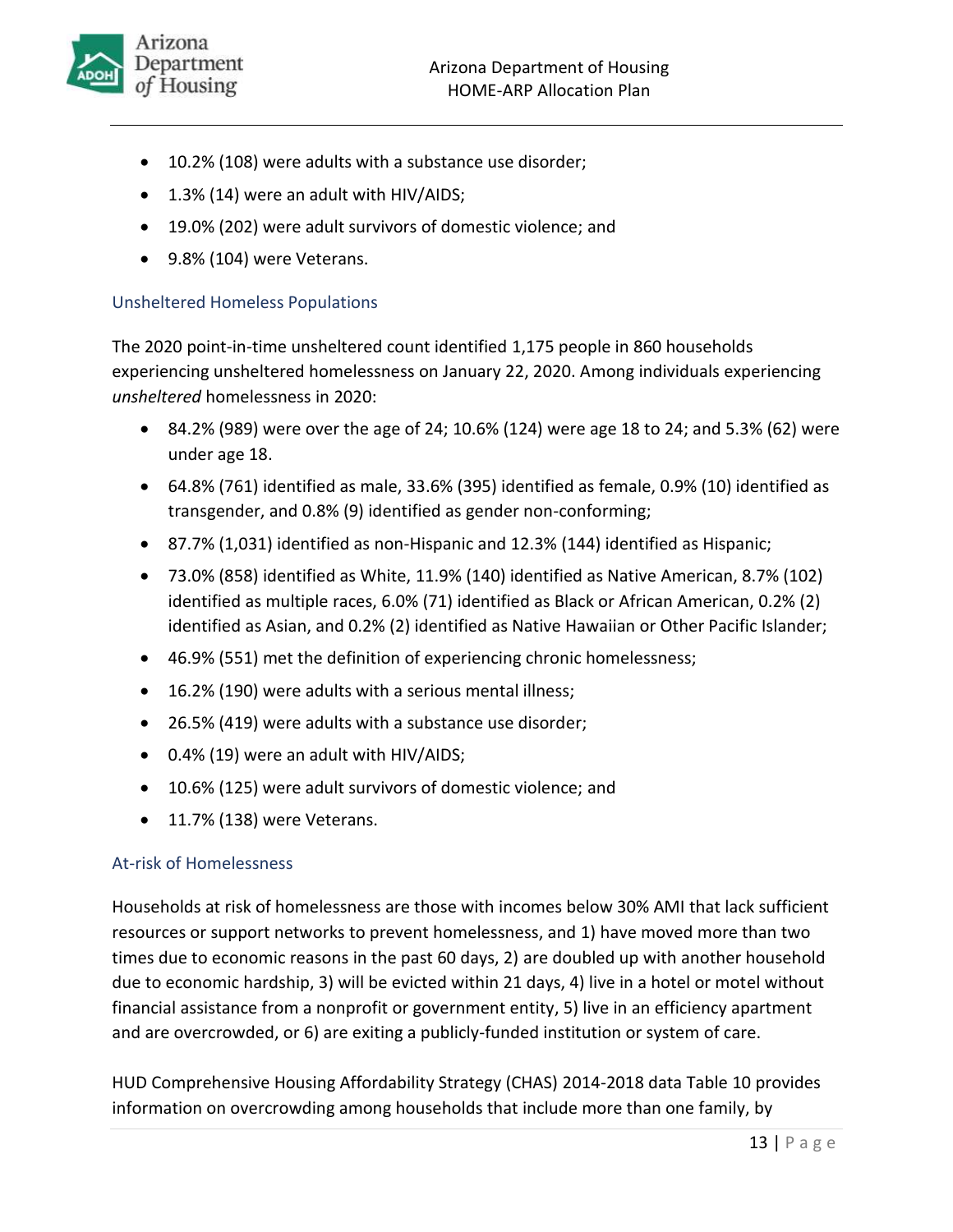

household income level. This CHAS data indicates there are approximately 1,085 households with incomes below 30% AMI that are at risk of homelessness in the Arizona Balance of State.

## <span id="page-16-0"></span>Fleeing or Attempting to Flee Domestic Violence, Dating Violence, Sexual Assault, Stalking or Human Trafficking

The 2021 PIT identified 150 sheltered adult survivors of domestic violence. The count of sheltered and unsheltered survivors of domestic violence does not include children in families. Providers of services to survivors of domestic violence indicate the number of individuals in need of shelter is likely undercounted as isolation and physical distancing mandates resulted in increased domestic violence concerns while limiting potential flight from unsafe living situations. Demographic information for this qualifying population is confidential.

### <span id="page-16-1"></span>Other Populations

Other populations, as defined by HOME-ARP, include those who:

- 1. Are currently housed and at risk of repeat homelessness;
- 2. Have incomes below 30% AMI and are experiencing severe housing cost burden; and
- 3. Otherwise meet the definition of at risk of homelessness and have incomes between 30% and 50% AMI.

#### <span id="page-16-2"></span>*Currently housed and at risk of repeat homelessness*

The Arizona Balance of State Continuum of Care 2020 PIT Narrative indicates that approximately 11% of individuals exiting emergency shelter, or transitional or permanent housing in any given year will return to homelessness within 12 months. From 2018 to 2020, an average of 2,323 people exited homelessness each year, therefore the risk of repeat homelessness is approximately 247 people per year.

## <span id="page-16-3"></span>*At greatest risk of housing instability – Households with incomes < 30% AMI and experiencing severe housing cost burden*

2014-2019 HUD CHAS data indicates there are 18,691 renter households with annual income less than 30% AMI that are at greatest risk of housing instability, including 6,211 in the Arizona Balance of State (outside of Maricopa and Pima counties). These renter households include:

- Two-person households, one or both of who are age 62 or older 804 statewide, including 249 in the Arizona Balance of State;
- Small families with 2-4 non-elderly people 4,780 statewide, including 1,915 in the Arizona Balance of State;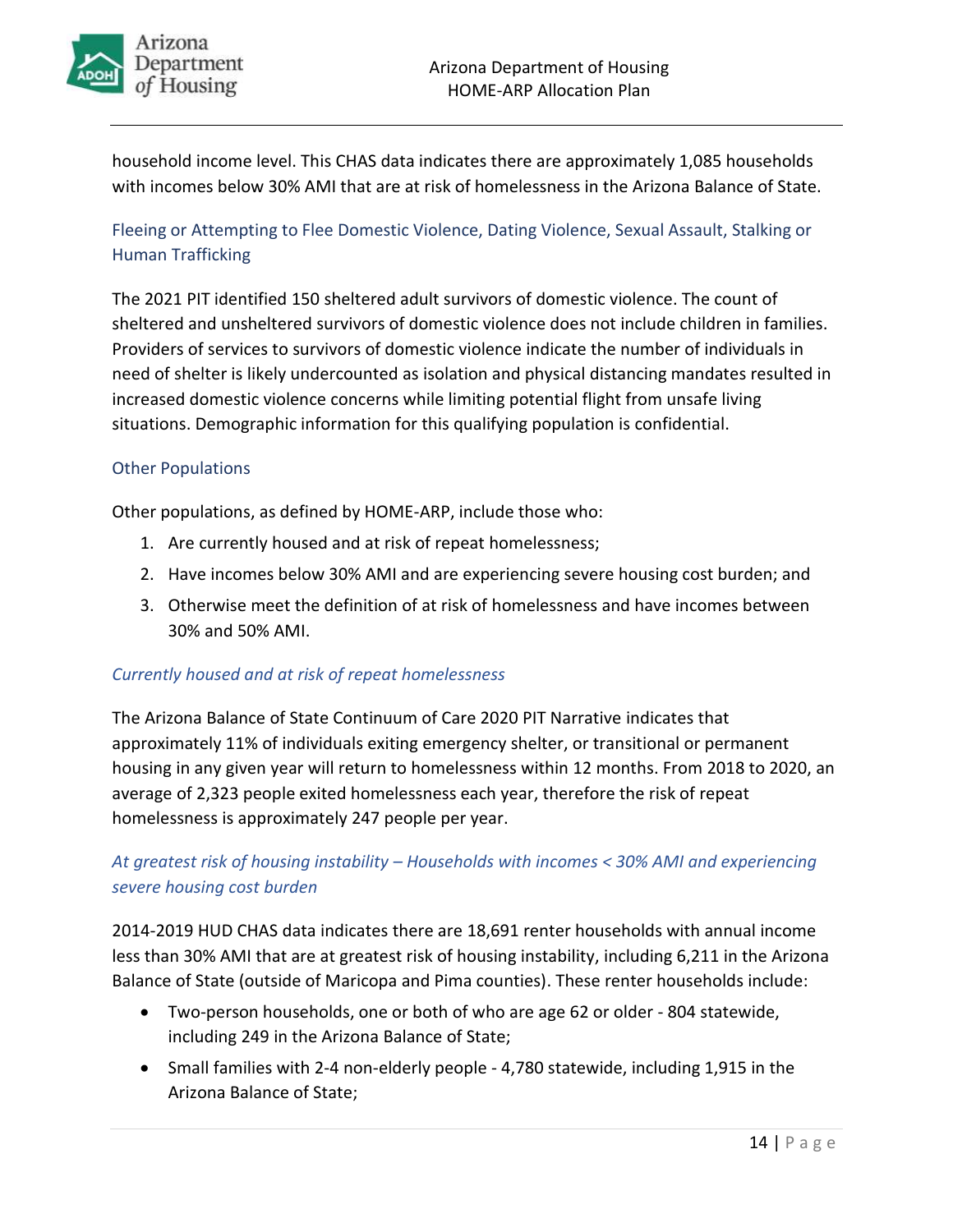- Large families with 5 or more people 1,333 statewide, including 528 in the Arizona Balance of State;
- People living alone or with non-relatives who are age 62 or older 6,175 statewide, including 1,780 in the Arizona Balance of State; and
- People living alone or with non-relatives, none of whom are age 62 or older 5,599 statewide, including 1,739 in the Arizona Balance of State.

## <span id="page-17-0"></span>*At greatest risk of housing instability – Households with incomes 30-50% AMI that meet HUD's §91.5 definition of at risk of homelessness*

Households in this category are those with incomes between 30% and 50% AMI that lack sufficient resources or support networks to prevent homelessness, and 1) have moved more than two times due to economic reasons in the past 60 days, 2) are doubled up with another household due to economic hardship, 3) will be evicted within 21 days, 4) live in a hotel or motel without financial assistance from a nonprofit or government entity, 5) live in an efficiency apartment and are overcrowded, or 6) are exiting a publicly-funded institution or system of care.

HUD Comprehensive Housing Affordability Strategy (CHAS) 2014-2018 data Table 10 provides information on households that include more than one family, household income level and overcrowding. This CHAS data indicates there are approximately 982 households with incomes between 30% and 50% AMI that are at risk of homelessness in the Arizona Balance of State. In addition, during the past year 318 households with income less than 50% AMI sought eviction prevention assistance through the Arizona Department of Economic Security.

## <span id="page-17-1"></span>Unmet Housing and Service Needs of Qualifying Populations

The greatest unmet *housing* needs of qualifying populations are:

- Permanent rental housing that is affordable to qualifying and other populations; and
- Permanent supportive rental housing that coordinates specialized services with housing that is affordable to qualifying and other populations.

The greatest unmet *service* needs of qualifying populations, including sheltered and unsheltered homeless populations, currently housed populations at risk of homelessness, other families requiring services or assistance to prevent homelessness, and those at greatest risk of housing instability or in unstable housing situations are:

- a. Mental health;
- b. Navigation;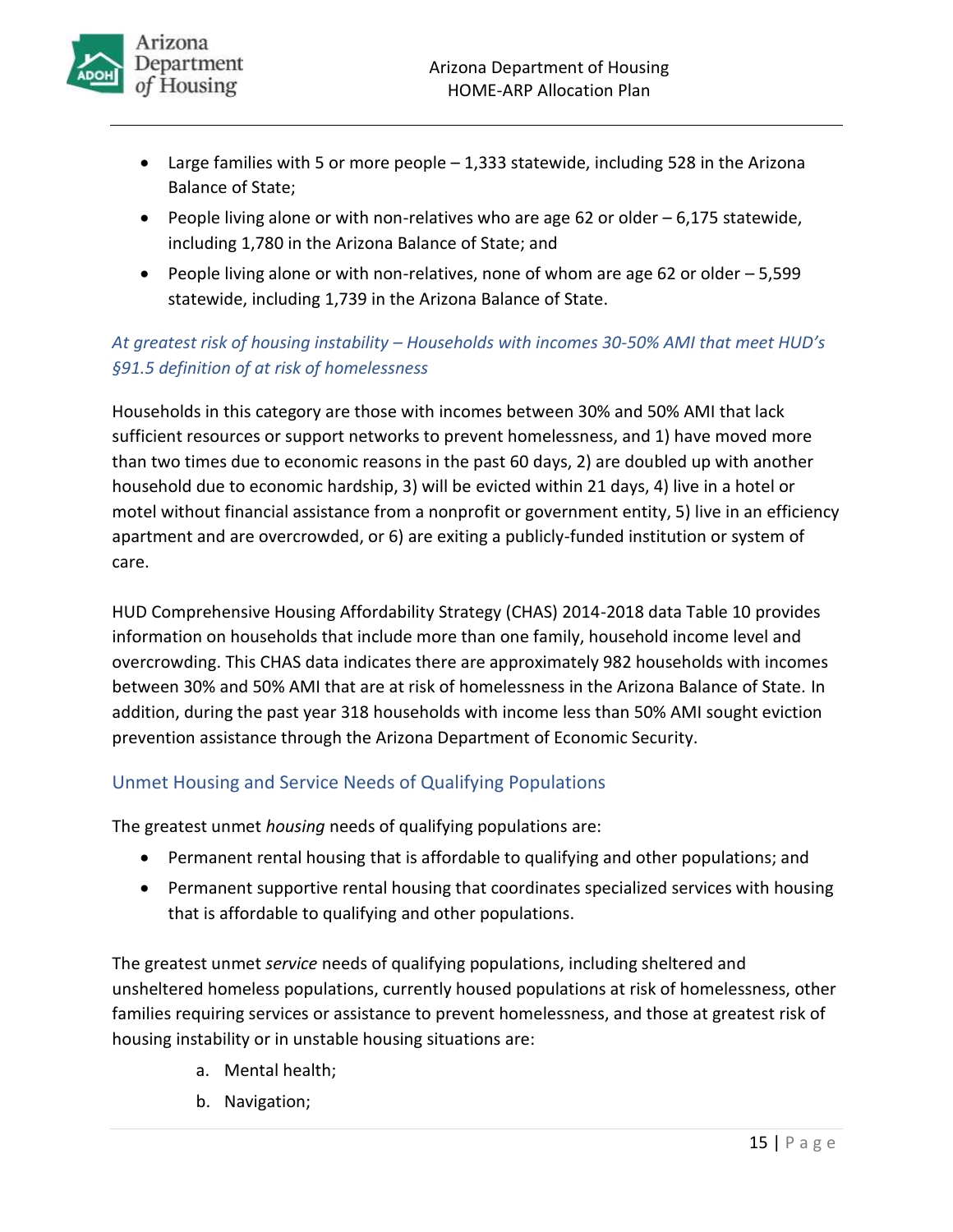

- c. Diversion;
- d. Life skills; and
- e. Vehicle repairs.

Additional unmet service needs of qualifying populations, including sheltered and unsheltered homeless populations, currently housed populations at risk of homelessness, other families requiring services or assistance to prevent homelessness, and those at greatest risk of housing instability or in unstable housing situations include the following as described in HUD CPD Notice 2021-10, as may be amended:

- a. Case management;
- b. Child care;
- c. Education services;
- d. Employment assistance and job training;
- e. Meal or grocery assistance;
- f. Housing search and counseling assistance;
- g. Coordinated service linkage;
- h. Legal services;
- i. Outpatient health services;
- j. Outreach services;
- k. Substance abuse treatment services;
- l. Transportation;
- m. Credit repair;
- n. Landlord-tenant liaison services;
- o. Services for special populations, including trauma-informed services; and
- p. Financial assistance to secure stable housing, such as rental application fees, security and utility deposits, and first and last month's rent.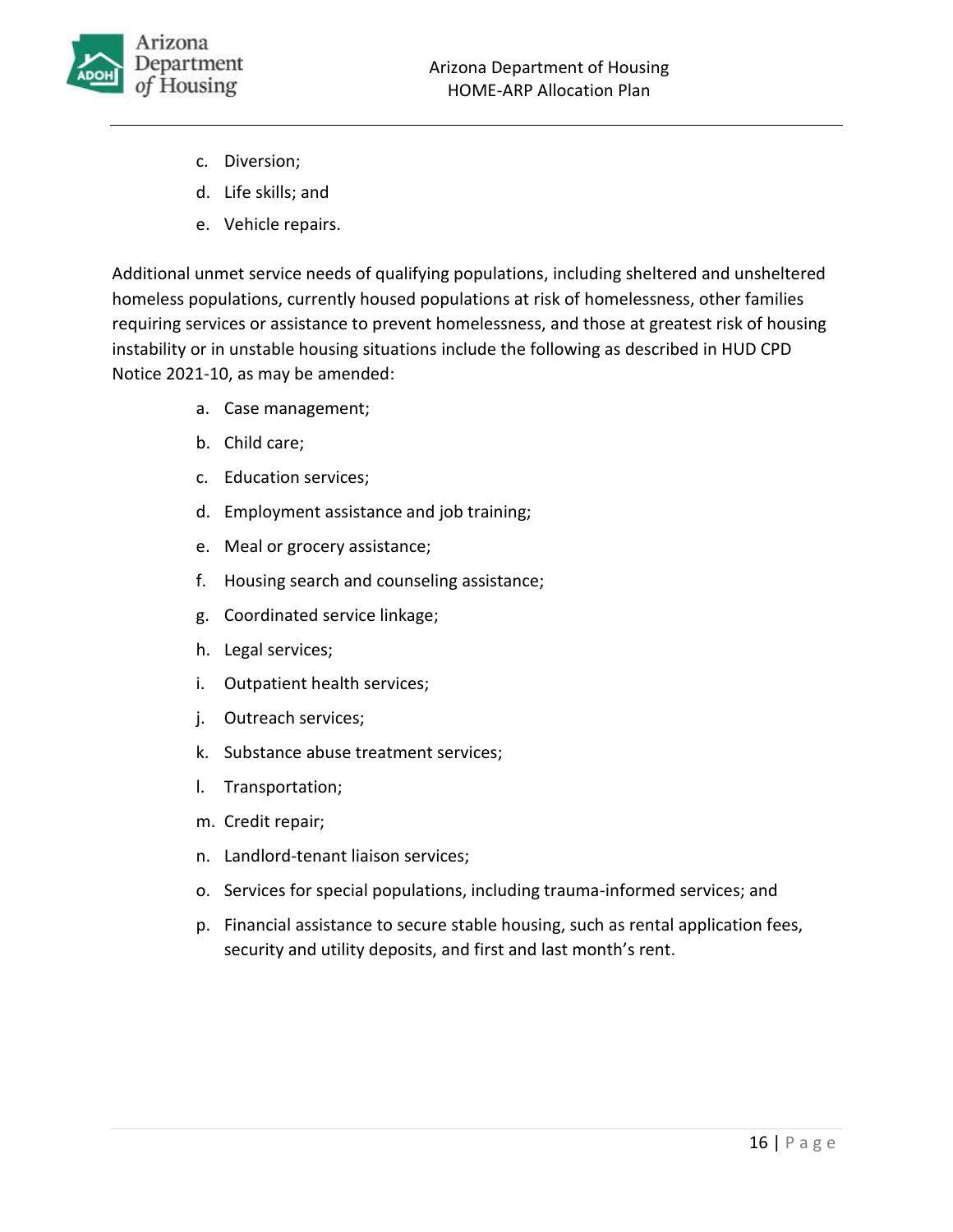## <span id="page-19-0"></span>Current Resources Available to Assist Qualifying Populations

Current available resources include:

- 1. Congregate beds and non-congregate shelter units;
- 2. Supportive services;
- 3. Tenant-based rental assistance; and
- 4. Affordable and Permanent Supportive Rental Housing.

### <span id="page-19-1"></span>Congregate Beds and Non-congregate Shelter Units

In January 2020, there were 1,108 congregate beds and 2,175 beds in non-congregate shelter units. Congregate beds include emergency, safe haven and transitional housing beds and units. Non-congregate shelter includes permanent supportive housing and rapid re-housing.

#### <span id="page-19-2"></span>Supportive Services

Arizona is a geographically large state encompassing 113,594 square miles and containing 15 counties and 91 cities and towns. Arizona's Balance of State Census Tracts cover an average area of 297 square miles each, have an average population density of 925 people, and an average housing density of 437 units. In the Arizona Balance of State, supportive service availability is inconsistent, with urbanized and higher-density areas having a wider range of services and rural, lower-density and/or more isolated areas having limited service availability.

#### <span id="page-19-3"></span>Tenant-based Rental Assistance

There are twenty-four public housing authorities located throughout Arizona, including the Arizona Public Housing Authority (AZPHA). The AZPHA administers the Section 8 Housing Choice Voucher program in Yavapai county, including approximately 89 regular vouchers, 70 VASH vouchers, and approximately 75 incoming portable vouchers. Areas in the Arizona Balance of State served by local housing authorities include: The Cities of Douglas, Eloy, Flagstaff, Nogales, Williams, Winslow, and Yuma; and Cochise, Gila, Mohave, Pinal and Yuma counties. These PHAs collectively administer approximately 3,900 Housing Choice Vouchers.

#### <span id="page-19-4"></span>Affordable and Permanent Supportive Rental Housing

There are an estimated 13,630 affordable rental housing units funded with HOME, LIHTC, Section 202, and Section 8 project-based assistance in the Arizona Balance of State. In January 2020, there were 1,206 permanent supportive housing beds, including 536 for Veterans and their families. In addition, according to HUD's 2018 Picture of Subsidized Households, there are 5,357 public housing units located throughout the State of Arizona.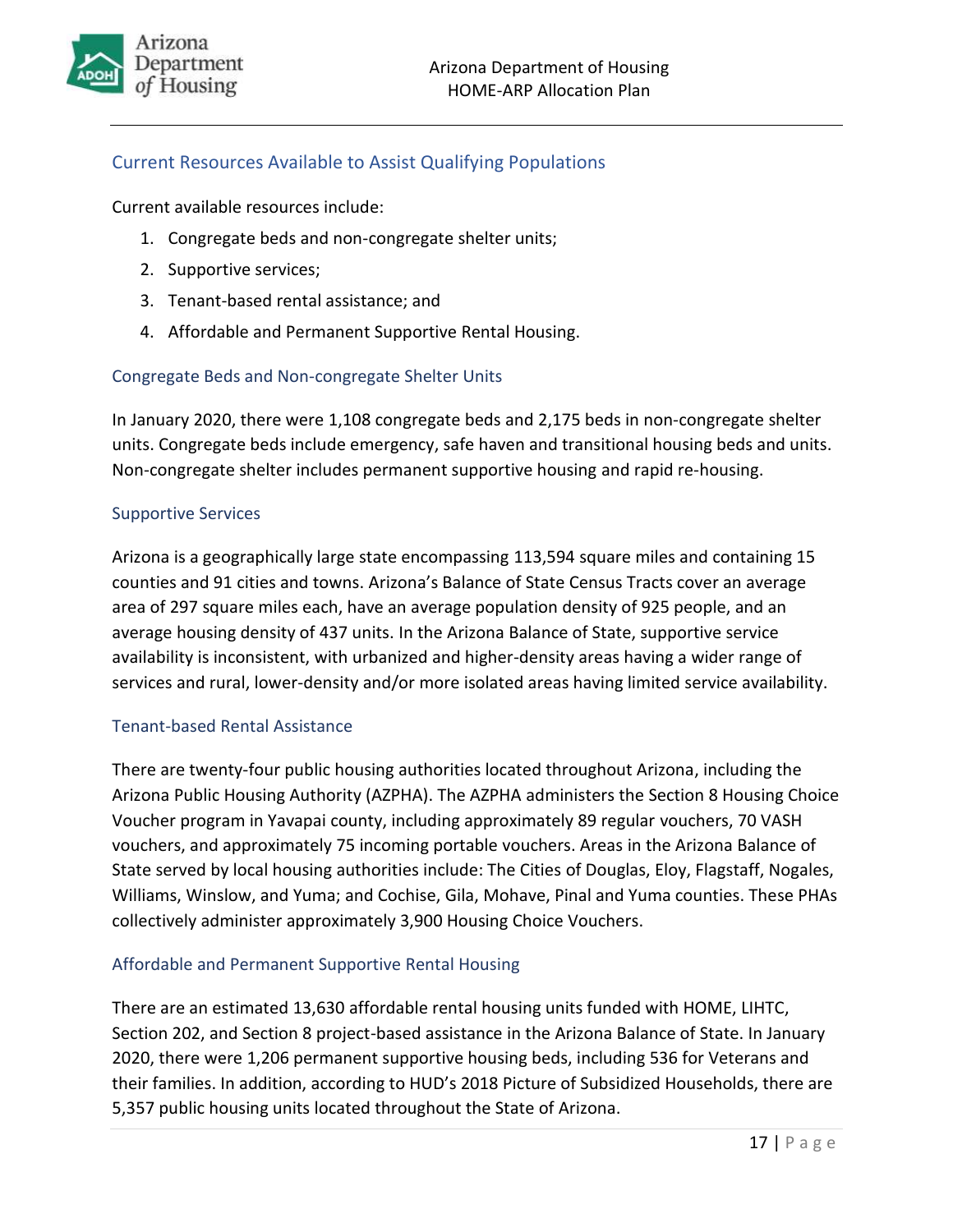

## <span id="page-20-0"></span>Shelter, Housing and Service Delivery System Gaps

#### <span id="page-20-1"></span>Shelter Gap

There is an estimated need for 1,043 additional shelter beds for individuals and 498 additional shelter beds in 166 units for individuals in families.

#### <span id="page-20-2"></span>*Shelter Gap Methodology*

The shelter gap methodology utilized the January 2020 point-in-time count of sheltered individuals and individuals in families. The number of sheltered individuals and individuals in families in emergency shelter and transitional housing were separately multiplied by the average stay in each shelter type and added to identify the total nightly need for beds. To estimate family units needed, the estimated bed need was divided by 3 people per family.

| <b>Shelter Gap - Beds for Individuals</b>                                        |  |  |  |  |
|----------------------------------------------------------------------------------|--|--|--|--|
| Individuals Sheltered in Emergency Beds (532) x 4-month average stay             |  |  |  |  |
| Individuals Sheltered in Transitional Housing Beds (122) x 18-month average stay |  |  |  |  |
| <b>Total Nightly Need for Individual Beds</b>                                    |  |  |  |  |
| Existing Individual Bed Capacity (Emergency Shelter + Transitional Housing)      |  |  |  |  |
| Net Nightly Need for Individual Beds                                             |  |  |  |  |

| Shelter Gap - Beds for Individuals in Families and Family Units                    |     |  |  |
|------------------------------------------------------------------------------------|-----|--|--|
| Individuals in Families in Emergency Beds (298) x 4-month average stay             | 894 |  |  |
| Individuals in Families in Transitional Housing Beds (109) x 18-month average stay | 73  |  |  |
| <b>Total Nightly Need for Family Beds</b>                                          | 967 |  |  |
| Existing Family Bed Capacity (Emergency Shelter + Transitional Housing)            | 469 |  |  |
| Net Nightly Need for Beds for Individuals in Families                              | 498 |  |  |
| Net Nightly Need for Family Units (3 people/family average)                        | 166 |  |  |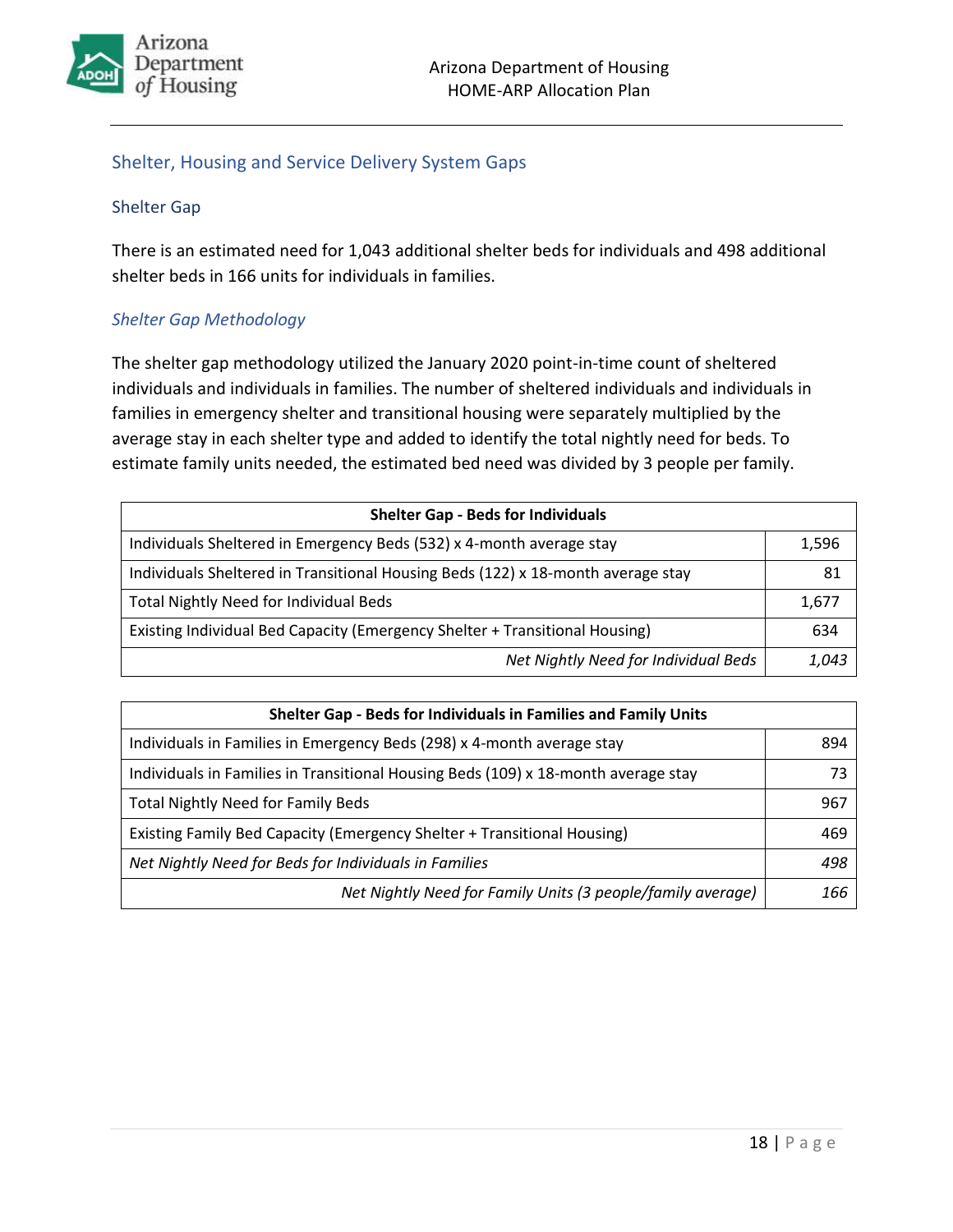

#### <span id="page-21-0"></span>Tenant-based Rental Assistance Gap

There is an estimated gap of 40,850 tenant-based rental assistance vouchers for households with income less than 50% AMI and paying more than 50% of household income for rent, including utilities. This includes 12,895 tenant-based rental assistance vouchers in the Arizona Balance of State.

### <span id="page-21-1"></span>*Tenant-based Rental Assistance Gap Methodology*

The number of tenant-based rental assistance vouchers was calculated using HUD CHAS Data Table 7 and is equal to the number of renter households with income less than 50% of AMI and paying more than 50% of household income for rent, including utilities.

| <b>Tenant-based Rental Assistance Gap</b>                                                              |           |                                                                       |  |  |
|--------------------------------------------------------------------------------------------------------|-----------|-----------------------------------------------------------------------|--|--|
|                                                                                                        | Statewide | <b>Balance of State</b><br>(outside<br>Maricopa and<br>Pima Counties) |  |  |
| Renter Households with Income <50% AMI paying more than 50%<br>of income for rent, including utilities | 40,850    | 12,895                                                                |  |  |

#### <span id="page-21-2"></span>Affordable and Permanent Supportive Rental Housing Gap

There is an estimated gap of 18,691 rental units affordable to renter households with income less than 30% AMI, including 6,211 in the Arizona Balance of State. In addition, there is an estimated gap of 21,889 rental units affordable to renter households with income between 30% and 50% AMI, including 6,684 in the Arizona Balance of State. Units for renters with income less than 30% AMI will generally have rent, including utilities that does not exceed \$360/month. Units for renters with income between 30% and 50% AMI will generally have rent, including utilities that does not exceed \$600/month.

Permanent supportive rental housing is a subset of the affordable rental housing gap, primarily for households with income less than 30% AMI. In addition to an affordable rent, permanent supportive housing provides an array of services necessary to help people with disabilities and/or experiencing chronic homelessness to retain housing stability. There is an estimated gap of 16,787 permanent supportive housing units in Arizona, including 4,034 units in the Arizona Balance of State.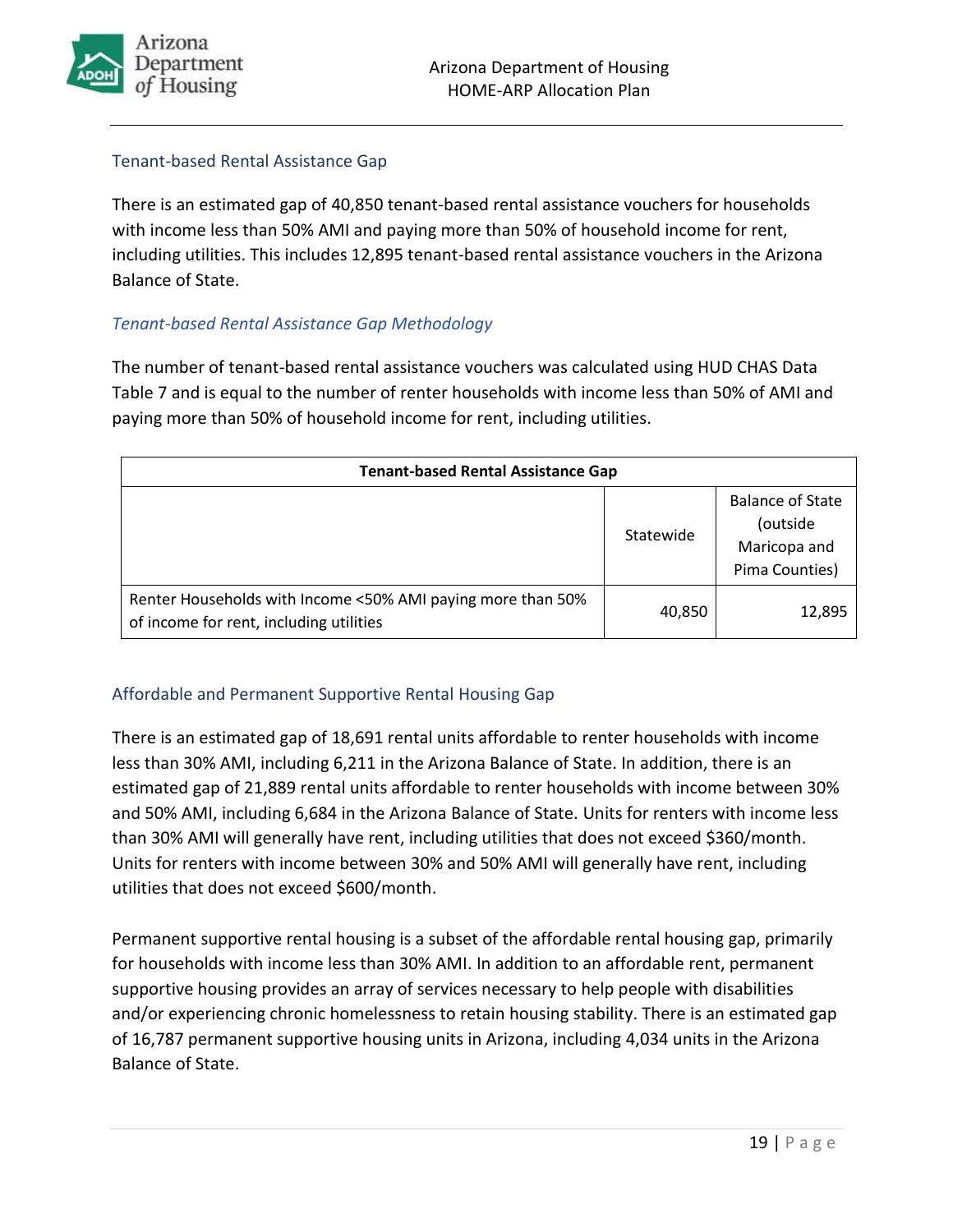

## <span id="page-22-0"></span>*Affordable and Permanent Supportive Rental Housing Gap Methodology*

The number of Affordable Rental Units was calculated using HUD CHAS Data Table 7 and is equal to the number of renter households in each income category paying more than 50% of household income for rent, including utilities.

| <b>Affordable Rental Unit Gap</b>                                                                            |           |                                                                       |  |  |
|--------------------------------------------------------------------------------------------------------------|-----------|-----------------------------------------------------------------------|--|--|
|                                                                                                              | Statewide | <b>Balance of State</b><br>(outside<br>Maricopa and<br>Pima Counties) |  |  |
| Renter Households with Income <30% AMI paying more than 50%<br>of income for rent, including utilities       | 18,691    | 6,211                                                                 |  |  |
| Renter Households with Income 30% to 50% AMI paying more<br>than 50% of income for rent, including utilities | 21,889    | 6,684                                                                 |  |  |
| <b>Total Affordable Rental Unit Need</b>                                                                     | 40,850    | 12,895                                                                |  |  |

The number of Permanent Supportive Housing Units needed was calculated by multiplying the ACS 2019 5-year population estimates for Arizona and the Arizona Balance of State by the per capita need (.002381) for Arizona as calculated by the Corporation for Supportive Housing.

| <b>Permanent Supportive Housing Gap</b>                                                        |           |                                                                       |  |  |
|------------------------------------------------------------------------------------------------|-----------|-----------------------------------------------------------------------|--|--|
|                                                                                                | Statewide | <b>Balance of State</b><br>(outside<br>Maricopa and<br>Pima Counties) |  |  |
| Population                                                                                     | 7,050,299 | 1,694,282                                                             |  |  |
| Corporation for Supportive Housing per Capita estimate of<br>permanent supportive housing need | .002381   | .002381                                                               |  |  |
| <b>Total Permanent Supportive Housing Gap</b>                                                  | 16,787    | 4.034                                                                 |  |  |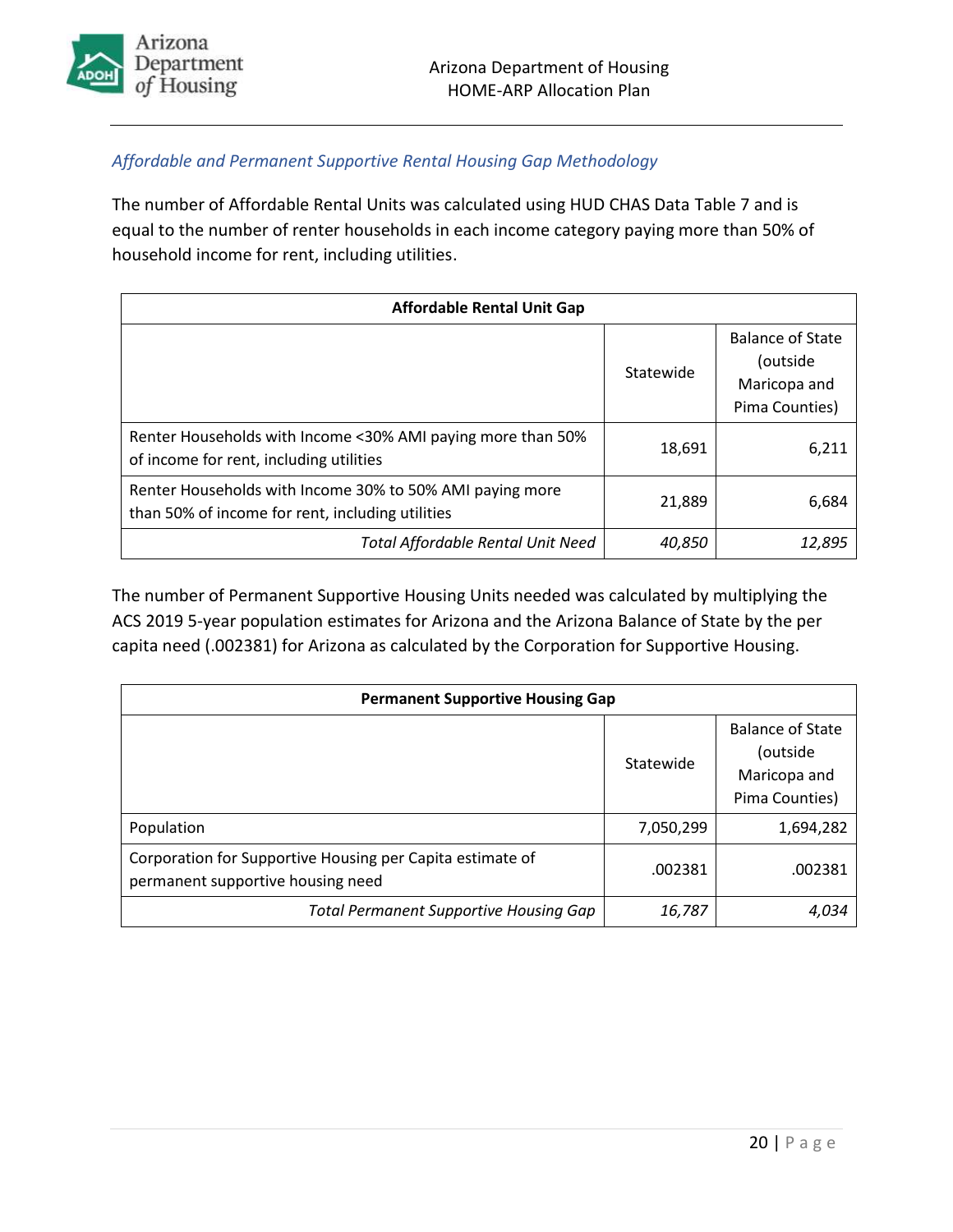

## <span id="page-23-0"></span>Service Delivery System Gaps and Methodology

Given the extensive geography, varying climates and demographics, and population density throughout Arizona, the service delivery system is highly variable. To identify gaps in the service delivery system, the ADOH consulted with stakeholders and drew on its experience working with organizations statewide. Consultation with stakeholders revealed numerous service delivery system gaps including navigation and case management, connecting individuals and families with employment opportunities with sufficient income to afford housing, too few rental units in general, transportation, move-in assistance, adequate affordable child care, landlord outreach and liaison services. In addition, stakeholders discussed challenges securing consistent operating funds for general administrative costs and building capacity to undertake development activities.

## <span id="page-23-1"></span>Characteristics of Housing Associated with Increased Risk of Homelessness for Other Populations

For other populations, severe housing cost burden, or paying more than 50% of household income for rent and utilities is the primary characteristic of housing associated with increased risk of homelessness throughout Arizona.

## <span id="page-23-2"></span>Priority Needs for Qualifying Populations

Priority needs for qualifying populations are:

- Non-congregate shelter;
- Affordable rental housing, including permanent supportive housing;
- Supportive services including:
	- o Housing navigation;
	- o Case management;
	- o Child care;
	- o Education services;
	- o Employment assistance and job training;
	- o Meal or grocery assistance;
	- o Housing search and counseling assistance;
	- o Coordinated service linkage;
	- o Legal services;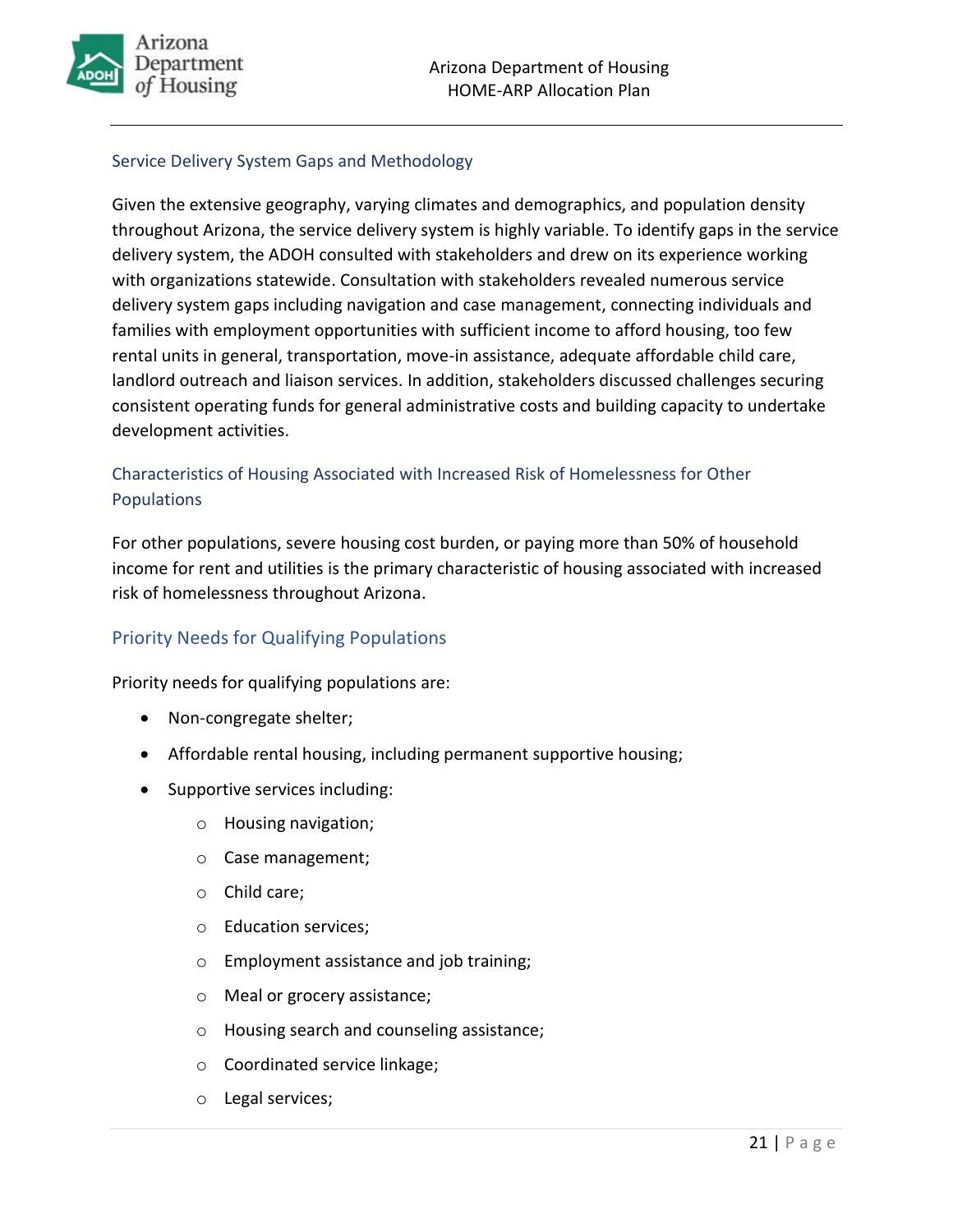

- o Life skills training;
- o Mental health services;
- o Outpatient health services;
- o Outreach services;
- o Substance abuse treatment services;
- o Transportation, including vehicle repairs and bus passes;
- o Credit repair;
- o Landlord-tenant liaison services;
- o Services for special populations, including trauma-informed services; and
- $\circ$  Financial assistance to secure stable housing, such as rental application fees, security and utility deposits, and first and last month's rent.

## <span id="page-24-0"></span>HOME-ARP Activities

The ADOH will solicit applications from developers, service providers, and/or subrecipient organizations to administer eligible activities and/or develop shelter and housing. A Notice of Funds Available (NOFA) will be issued. The NOFA will, at a minimum, specify eligible applicants, eligible activities, minimum and maximum funding amounts, application thresholds and underwriting criteria, and will provide instructions on how to submit an application. In addition to soliciting applications through a HOME-ARP NOFA, the ADOH may provide HOME-ARP funding to applicants that previously applied for CDBG-CV emergency shelter and/or transitional housing projects that were not awarded due to insufficient CDBG-CV funding availability.

The Arizona Department of Housing (ADOH) will not directly administer HOME-ARP activities beyond program administration and planning and no subrecipients or contractors are responsible for program administration and planning on behalf of the state.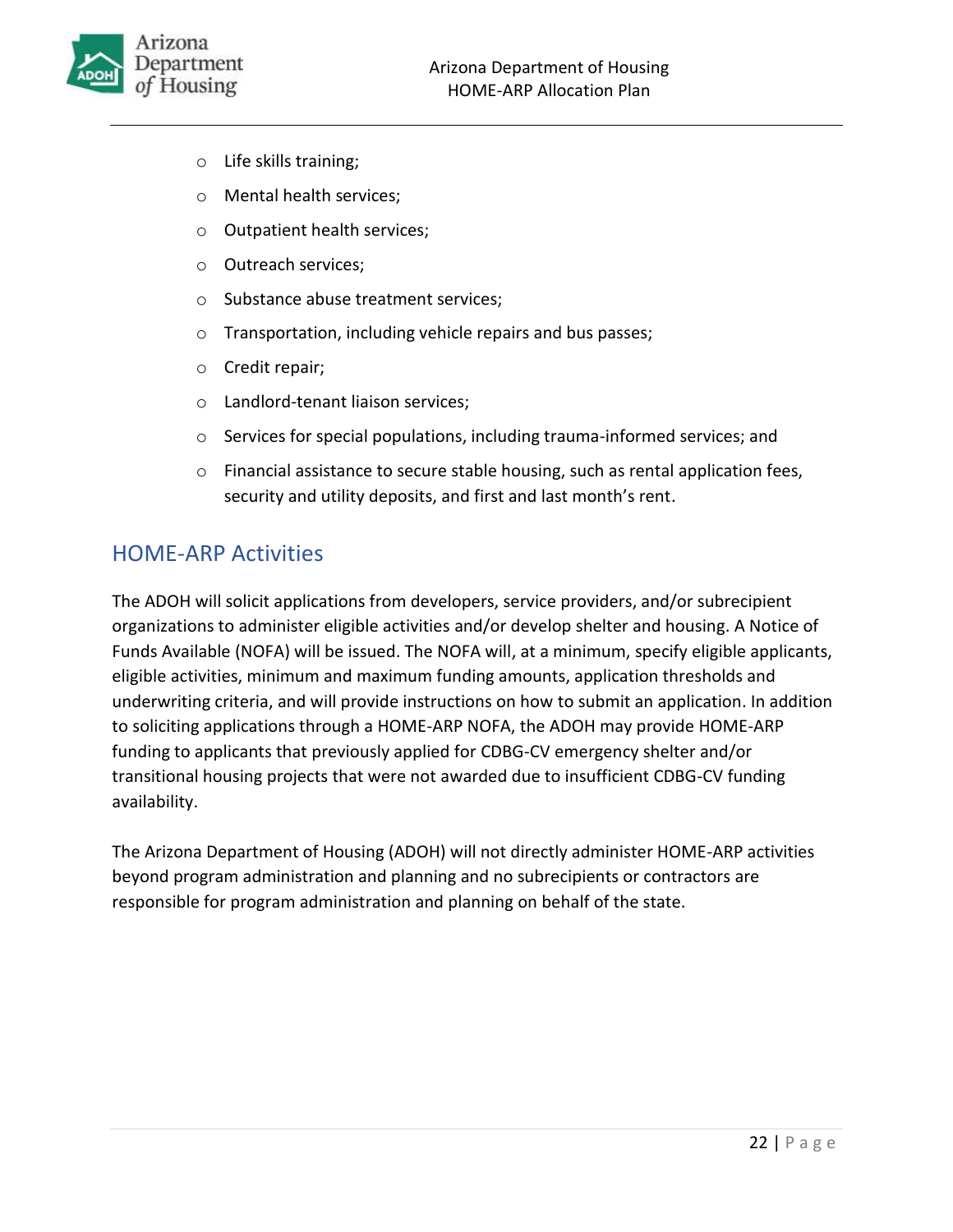

## <span id="page-25-0"></span>Uses of HOME-ARP Funding

| <b>Activity</b>                       | <b>Funding Amount</b> | Percent of<br><b>Allocation</b> | <b>Statutory</b><br>Limit |
|---------------------------------------|-----------------------|---------------------------------|---------------------------|
| <b>Supportive Services</b>            | \$2,181,866           |                                 |                           |
| Non-congregate Shelter                | \$8,100,000           |                                 |                           |
| <b>Tenant-based Rental Assistance</b> | 0                     |                                 |                           |
| <b>Rental Housing</b>                 | \$8,264,006           |                                 |                           |
| Non-profit Operating                  | \$1,090,930           | 5%                              | 5%                        |
| <b>Non-profit Capacity Building</b>   | \$1,090,930           | 5%                              | 5%                        |
| <b>Administration and Planning</b>    | \$1,090,930           | 5%                              | 15%                       |
| <b>Total HOME-ARP Allocation</b>      | \$21,818,662          |                                 |                           |

## <span id="page-25-1"></span>Rationale for Uses of HOME-ARP Funding

As documented in the State's 2020 Consolidated Plan, home prices and rents rose sharply beginning in 2015 as demand for housing increased due to in-migration and the economic recovery. Both rental and purchase affordability have continued to decline during the COVID-19 pandemic as supply cannot keep pace with the demand generated by continued in-migration and investor interest. Growing demand for housing, coupled with labor and supply shortages have continued to push housing costs beyond the reach of the lowest income households.

HUD 2014-2018 CHAS data identified 18,691renters with income less than 30% AMI who were severely cost burdened, including 6,211 in the Arizona Balance of State. An additional 21,889 renters with income between 30% and 50% are severely cost burdened, including 6,684 in the Arizona Balance of State.

The volume of severely cost burdened renters could be reduced through the use of HOME-ARP funds for either tenant-based rental assistance or rental housing production. Given the shortage of available units resulting from increased demand generated by continued inmigration and investor interest, implementing a new tenant-based rental assistance program is unlikely to meet the needs of Arizona's most vulnerable renters. Considering the recent infusion of emergency housing vouchers directly from HUD to local public housing authorities, adding new vouchers could also create unnecessary competition for scarce units.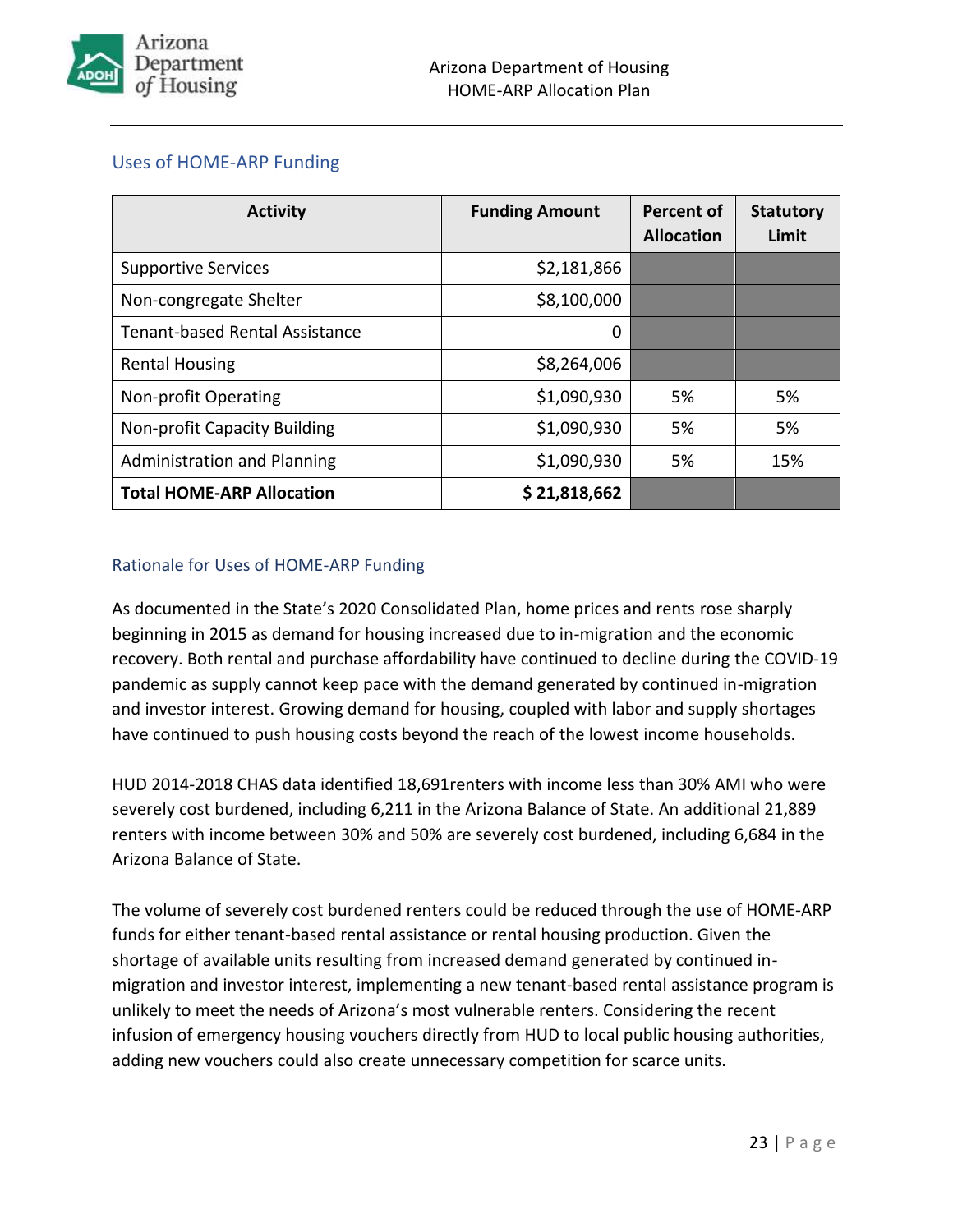

The addition of HOME-ARP rental units, coupled with operating and services supports will help to ease the burden of housing costs for Arizona's lowest-income renters who are at high risk of housing instability and homelessness or are currently experiencing homelessness and seeking opportunities for housing stability. Permanent supportive rental housing will help to address the needs of Arizona's growing population of people experiencing chronic homelessness or people with disabilities who need supportive services coupled with affordable housing.

Availability of appropriate shelter varies across Arizona's vast geography. The state has made significant investments in non-congregate emergency shelter and transitional housing during the past two years, yet demand for shelter continues. Investment of HOME-ARP funds in noncongregate shelter will provide continued opportunities to serve people who are experiencing homelessness.

Availability of appropriate supportive services also varies across Arizona's vast geography. Ensuring that occupants of HOME-ARP non-congregate shelter and rental housing are offered appropriate services, including those that are less frequently available or unavailable in a given service area, will support long-term housing stability and decrease the likelihood of a return to homelessness.

Many nonprofit partners have the capacity to deliver services and manage shelter, yet lack development and property manage experience. Others have capacity to develop, manage and deliver services, yet struggle to secure the operating funds necessary to ensure consistency in operations. Nonprofit partners will benefit from operating and capacity-building assistance to support their efforts to develop appropriate shelter, housing, and services. Operating assistance will help fill gaps in available administrative funding, particularly in organizations that are expanding and/or serving areas with few providers and limited shelter and/or affordable rental housing.

# <span id="page-26-0"></span>HOME-ARP Housing Production Goals

The ADOH will produce and support an estimated 30 affordable rental units with HOME-ARP funds. Support will include unit operating funds and supportive services for qualifying populations. Because most qualifying populations are also extremely low-income, the HOME-ARP affordable rental units will specifically address the need for rental units affordable to households with income less than 30% AMI.